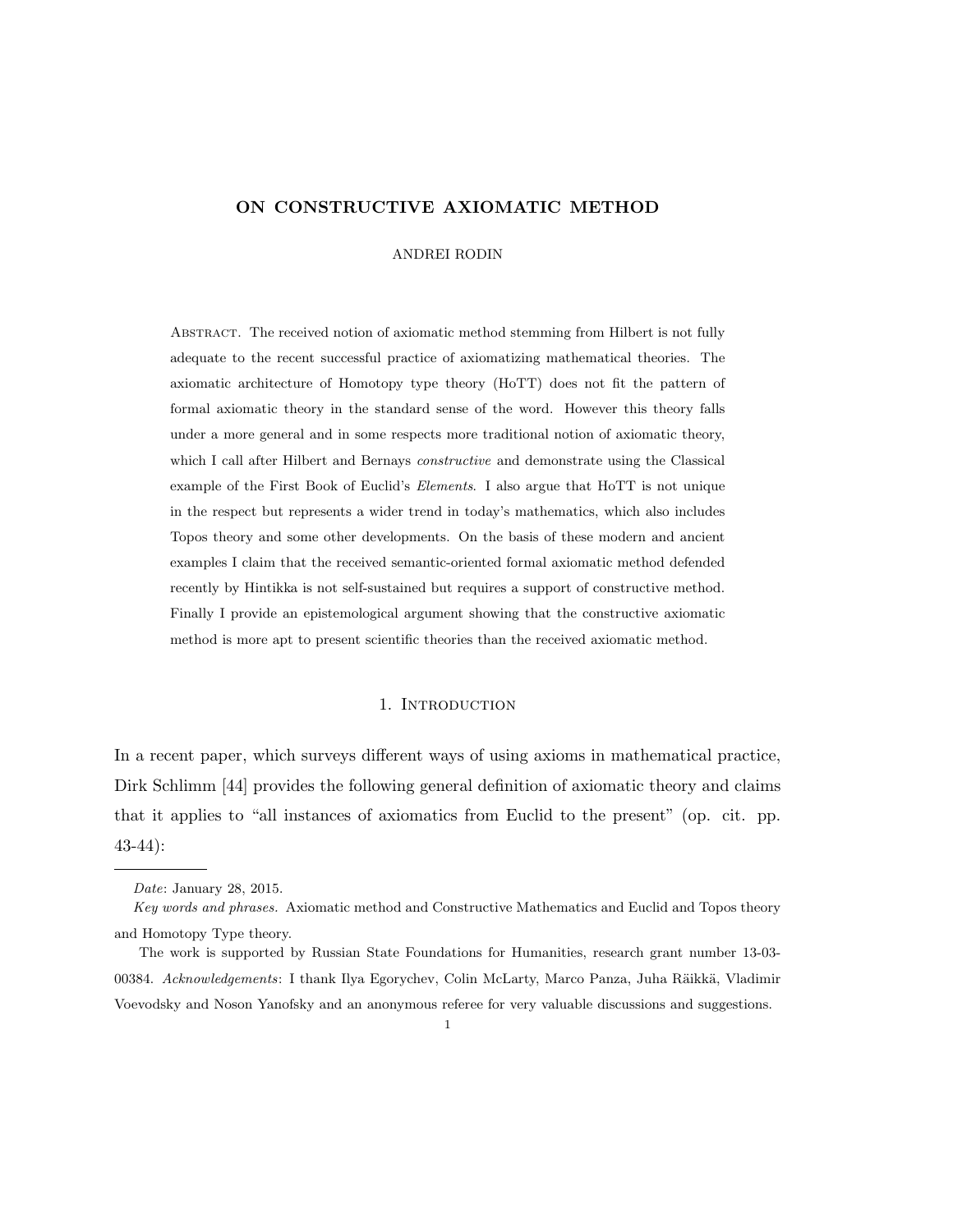I consider an axiom system to consist of a number of statements (the axioms) and a notion of consequence, which is employed to derive further statements from them; the resulting axiomatic theory includes all statements that are derivable from the axioms and which might also contain terms that are defined from the primitive terms that occur in the axioms (i.e., the primitives of the system). (op. cit., p. 40)

By a "statement" the author understands here either a meaningful proposition (the case of *material* aka *contentful* axiom system) or a propositional *form*, which becomes a meaningful proposition through an interpretation (op. cit., p. 44)<sup> $1$ </sup>.

The above definition is fairly standard. At the first glance it appears that it covers everything that can be reasonably called an axiomatic theory. My aim is to persuade the reader that this is not the case. For this end I shall point to certain theories, which are commonly called axiomatic but which do not fall under the above definition of axiomatic theory. Then I shall propose a broader notion of axiomatic theory (and of axiomatic method), which covers these problematic cases. As the reader will see such problematic cases are not marginal and exotic but belong to the mainstream mathematics of different epochs including today's mainstream mathematics. In short, in this paper I argue that the received notion of axiomatic method is biased and propose an improvement.

My main examples are (i) Euclid's geometrical theory of Book 1 of his *Elements* (see Section 5) and (ii) the recent Homotopy Type Theory (HoTT, see Section 8), which makes part of a new perspective foundations of mathematics called *Univalent Foundations* (UF, see [6]). I argue contra Schlimm (see op. cit. p. 50) that if one reads Euclid carefully and avoids any hasty modernization of his text then one is *not* in a position to qualify his geometrical theory as an instance of (contentful) axiomatic theory in Schlimm's sense.

<sup>1</sup>Schlimm claims, in full generality, that "any finite set of axioms can be reduced to a single axiom by conjunction" (op. cit., p. 67). Since *conjunction* is a logical operation on propositions (and by extension also on propositional forms) I conclude that in Schlimm's understanding the axioms qualify as propositions or propositional forms.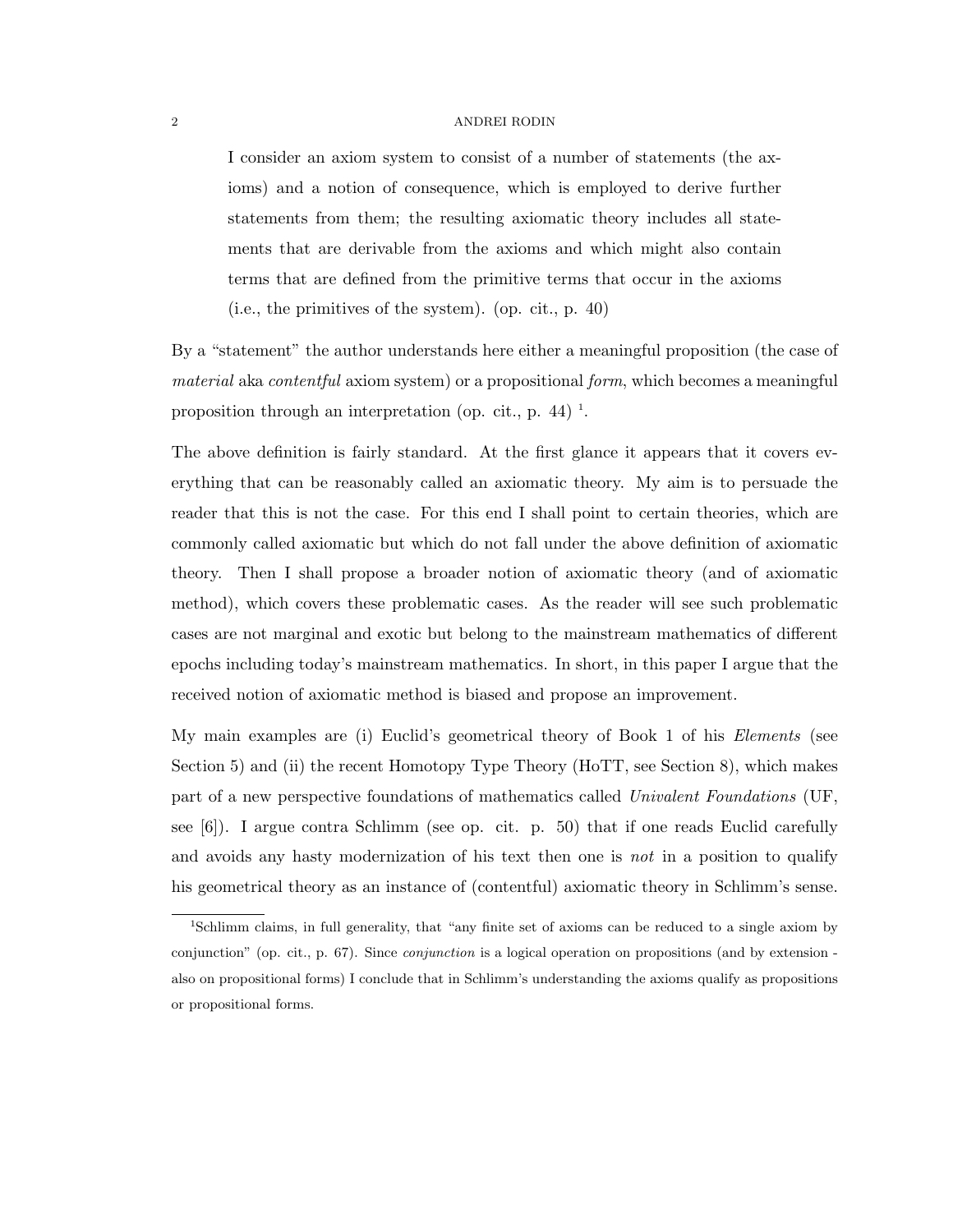Although the overall importance of Euclid's *Elements* for the axiomatic thinking is hardly contestable one may still argue that the particularities of Euclid's axiomatic approach, to which I attract the reader's attention, are archaic and today may have only historical significance. This is why the case of HoTT-UF, which represents the edge of the current mathematical research, is more essential for my argument. I shall show that HoTT-UF does not qualify as an axiomatic theory in the received sense of the term either. Even if the significance of UF for the whole of today's mathematics remains controversial, it is clear that this theory reflects an important part of the mainstream mathematical practice of last decades. I shall argue that the special character of the axiomatic architecture of HoTT represents a wider trend in the 20th century logic and mathematics (Sections 6, 7). The fact that the axiomatic architecture of HoTT also shares certain key features with the old good Euclid's geometry is an additional reason why I believe that the received notion of axiomatic method established in the 20th century is biased.

The rest of the paper is organized as follows. In the next Section I discuss the received notion of axiomatic method and make explicit some epistemological assumptions, which are usually associated with this method. In Section 3 I overview the continuing discussion on constructive aka *genetic* method started by Hilbert [11]. In Section 4 I motivate and introduce the notion of emphconstructive axiomatic method, which combines the key features of the genetic method and the received axiomatic method. In Section 5 I treat the historical example of Euclid's *Elements*, Book 1 and show that Euclid's axiomatic theory qualifies as constructive in the relevant sense of the term. In Section 6 I discuss the notion of Curry-Howard correspondence and its role in the Categorical logic. This Section serves me as a necessary historical and theoretical preliminary to Sections 7 and 8 where I treat two modern examples of axiomatic theories: Topos theory and HoTT. In the concluding Section 9 I argue that the constructive axiomatic method has some important epistemological advantages over the received axiomatic method, which make it more apt to prospective applications in physics and other natural sciences. This latter discussion is construed as a critique of the recent account of axiomatic method given by Hintikka [16].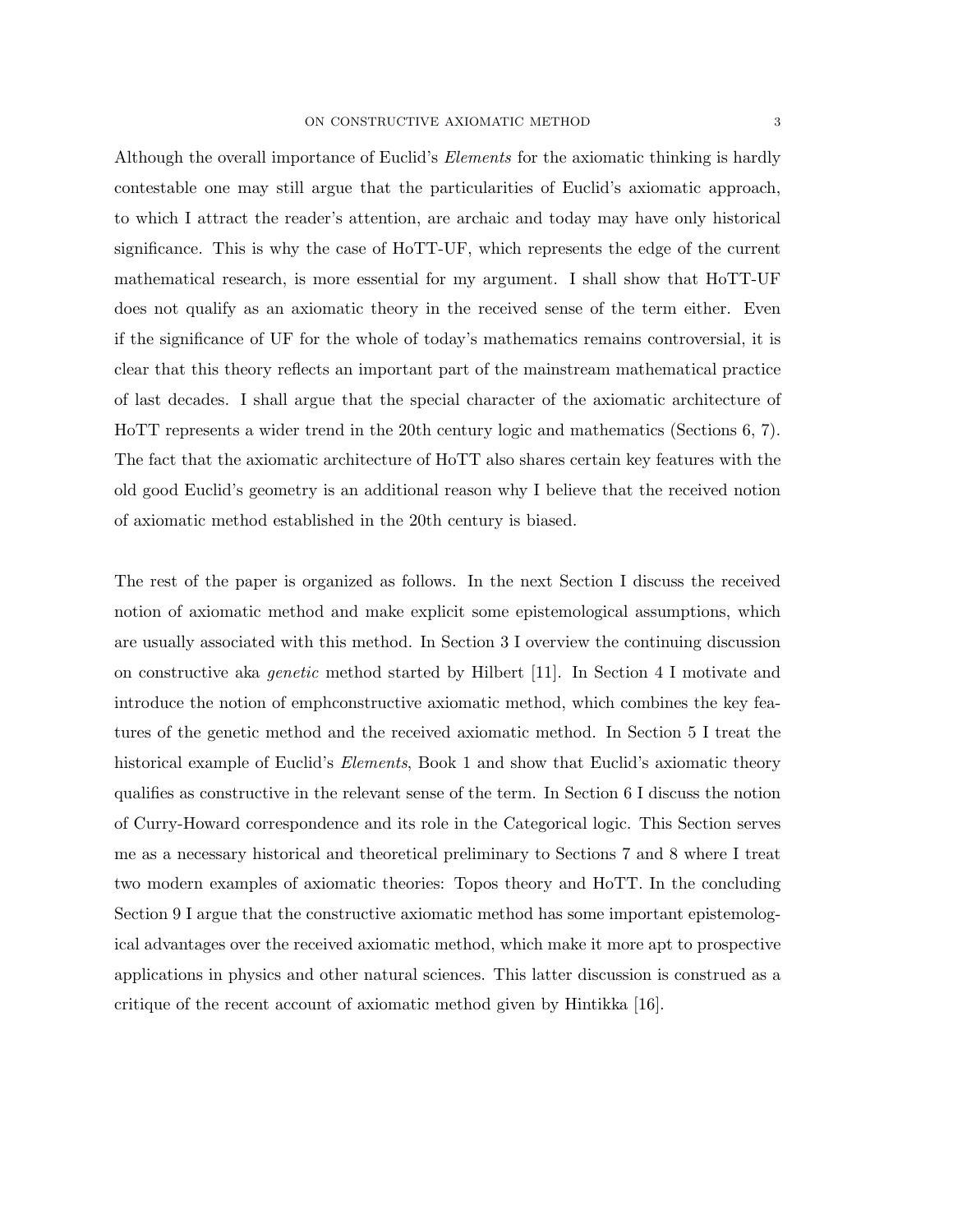## 2. The Received Views on the Axiomatic Method: Semantic and Syntactic **APPROACHES**

At an early stage of his life-long work on axiomatic foundation of mathematics (1893-1894) Hilbert describes his notion of well-founded axiomatic theory as follows:

Our theory furnishes only the schema of concepts connected to each other through the unalterable laws of logic. It is left to human reason how it wants to apply this schema to appearance, how it wants to fill it with material.  $([9], p. 104)$ 

The two key features of this notion of theory are (i) its schematic character and (ii) its logical grounding. Let me first focus on (ii). Hilbert refers to the "unalterable laws of logic" as something definite and somehow known. A weaker assumption which we may attribute to Hilbert and which still allows us to make sense of his words is that the laws of logic are epistemically more reliable than any specific mathematical and scientific knowledge, so these laws should serve as a foundation for all mathematical and scientific theories.

The assumption of fixity of logic is crucial for understanding the schematic character (i) of Hilbert-style axiomatic theories. Axioms and theorems of non-interpreted formal theory are *propositional forms*, which admit truth values (and thus turn into full-fledged propositions) through an interpretation. An interpretation of a given propositional form amounts to assigning to terms like "point", "straight line", etc. certain semantic values, which can be borrowed from another mathematical theory or from some extra-theoretical sources like intuition and experience [16]. One and the same propositional form (and hence one and the same axiomatic theory), generally, admits multiple interpretations. In order to make sense of the idea of propositional form one needs a further assumption, which is the following. The game of multiple interpretations does not equally concern *all* terms of a given schematic theory. Some terms, namely *logical* terms, have fixed meanings, which (at least in the early versions of Hilbert's axiomatic approach) is supposed to be self-evident. The different treatment of logical and non-logical terms reflects assumption (ii) according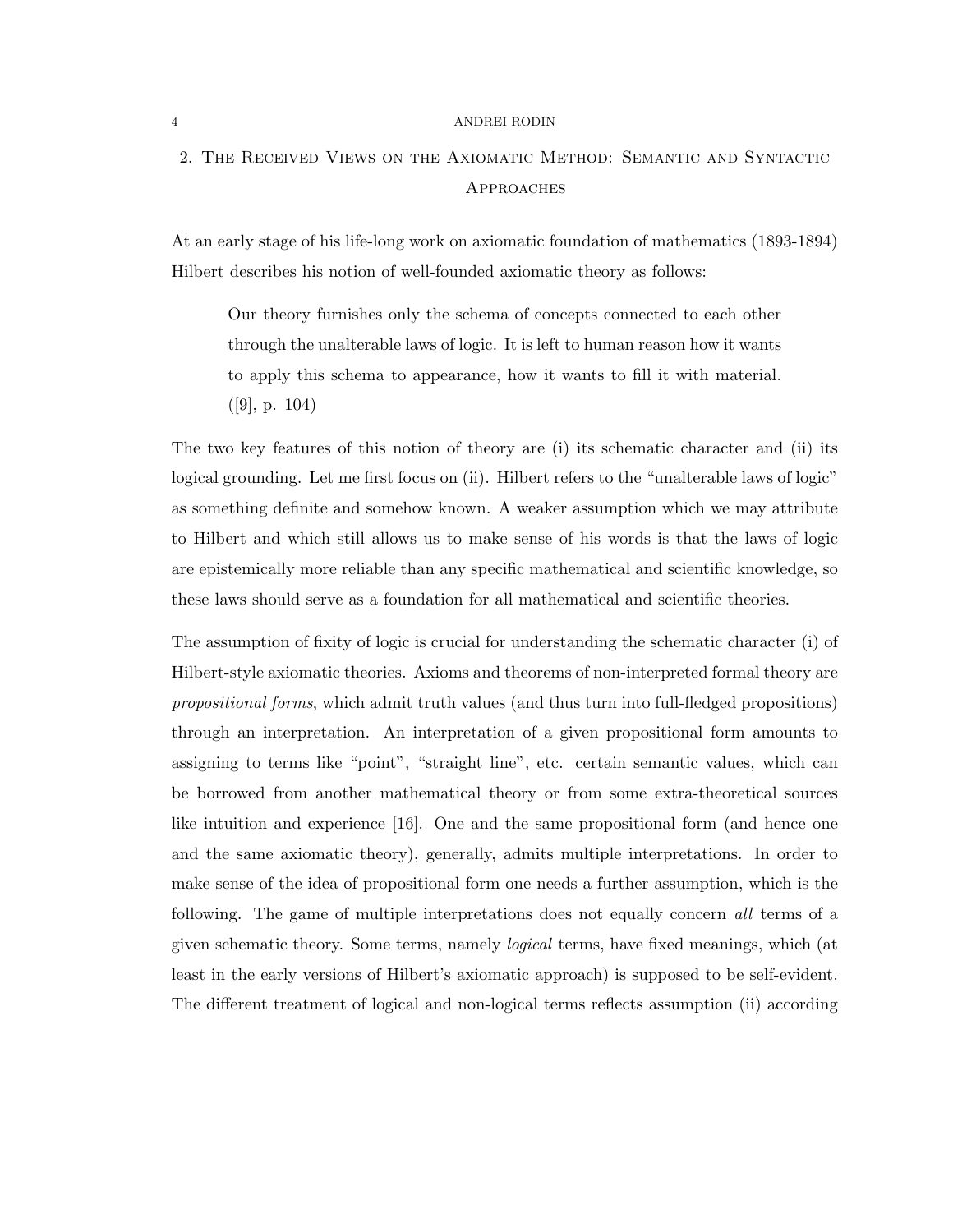to which logical concepts are epistemically prior. In practice this assumption requires to "fix logic" first and then use it as a tool for building various axiomatic theories in a view

of their intended models.

Although Schlimm's definition of axiomatic theory does not commit one to any particular epistemological view on logic, his examples of "imaginary", i.e., non-interpreted axioms ([44], p. 44) are all of the same sort: they contain some meaningful logical terms and some meaningless (i.e., open to multiple possible interpretations) non-logical terms. This lets me think that the fundamental epistemic assumption (ii) about the logical grounding of axiomatic theories makes proper part of the received view on the axiomatic method as described in Schlimm's paper.

As it stands Schlimm's definition of axiomatic theory identifies such a theory with a set of "statements", i.e., propositions, related by some relation of logical inference aka derivability. Let us now consider the case when the axioms are schematic and formulated in a certain symbolic language with a precise syntax (like in ZF). Then we have at least two possibilities for specifying the wanted relation of logical inference: it can be construed either (i) syntactically as a part of the language (in symbols  $A \vdash B$ ) or (ii) semantically as follows: *B* follows from *A* just in case when:

In all interpretations where *A* is true *B* is also true.

(in symbols  $A \models B$ ; a more precise definition of semantical consequence is given in Section 9 below). If the two relations coincide extensively on the set of all propositions of some given axiomatic theory *T* then *T* is said to be *semantically complete*.

Whether the syntactic consequence relation (i) or the semantic consequence relation (ii) is epistemically prior is a subject of continuing philosophical controversy. Taking the latter *semantic* view, one may go further and identify a theory with a class of its models rather than with any particular axiom system together with all theorems derivable from the given set axioms. (Notice that one and the same class of models can be, generally speaking, axiomatized in many different ways.) In a different paper Schlimm considers this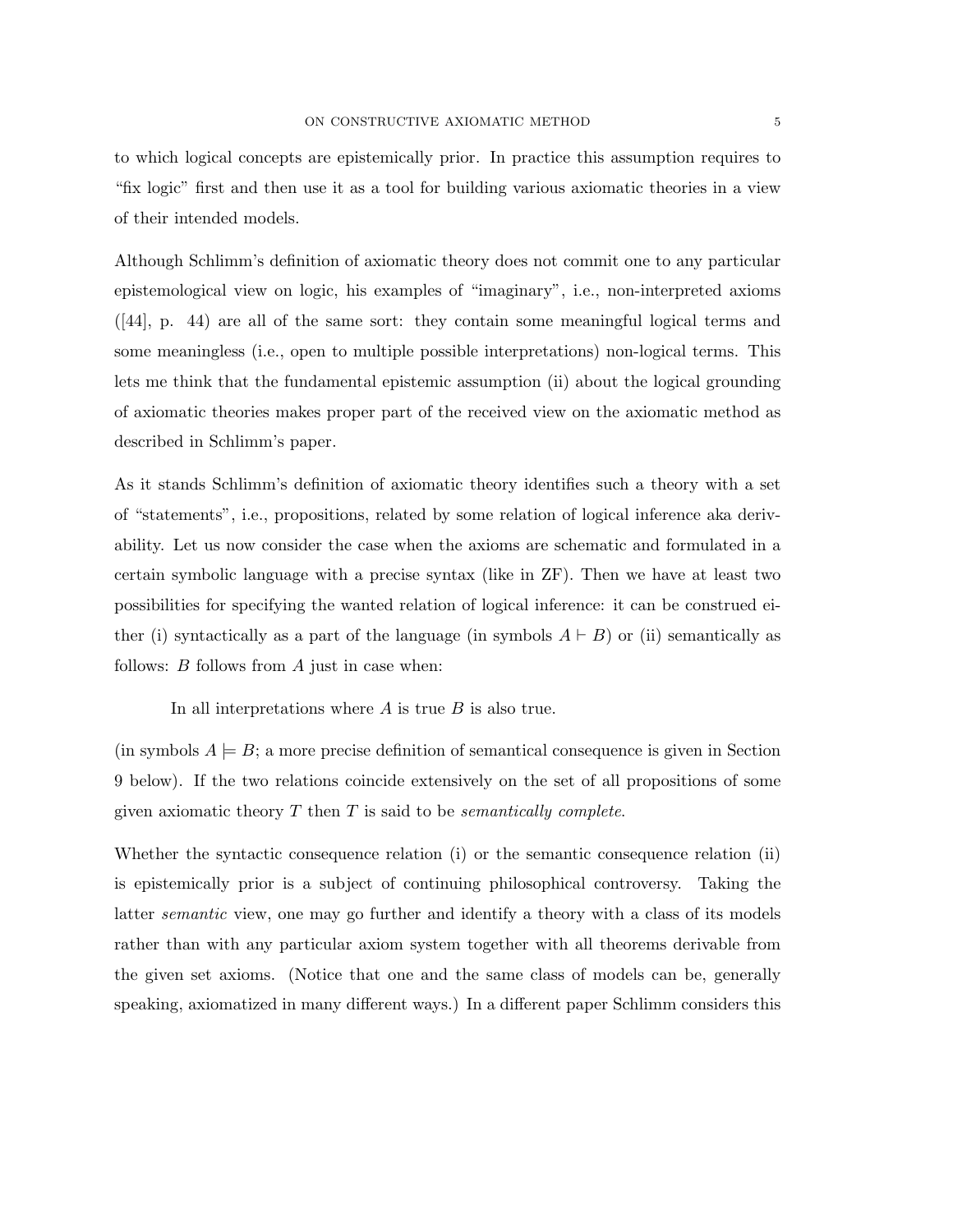controversy and quite rightly stresses the fact that it remains wholly within the scope of the received notion of axiomatic method [43]. Schlimm makes this claim contra van Fraassen who defends a strong version of semantic view (identifying a scientific theory with the class of its models) and on this ground denies the relevance of axiomatic method in science altogether ([50], p. 65). Unlike Schlimm I don't think that van Fraassen's rejection of the received axiomatic method is a result of a simple terminological confusion. After all the lack of any significant impact of the axiomatic approach onto the mainstream 20th century physics (unlike the 20th century mathematics) is evident and, in my opinion, needs a better explanation. My tentative explanation is this: the way in which an axiomatic theory (in the received sense of the term) specifies the class of its model is not appropriate (or at least not sufficient) for building physical models. The constructive axiomatic method discussed below in this paper is expected to fix this major shortcoming of the received method. I shall come back to this issue and provide an argument supporting these claims in the concluding Section 9.

#### 3. Genetic method versus Axiomatic method

In this Section I overview the continuing discussion on the *constructive* aka *genetic* method of introducing mathematical concepts and building mathematical theories, which often (but not always as we shall shortly see) is opposed to the (received) axiomatic method. I show that the distinction between the methods of theory-building is not quite clear-cut and for this reason needs a revision.

The current discussion on the *genetic* method goes back to Hilbert's early paper on the concept of number ([11], English translation [13], where the author explains how the concepts of whole, rational and real numbers can be construed from (or as Hilbert puts this "engendered [erzeugt] by") the concept of natural number (provided that this latter concept is taken for granted). This can be done in a number of ways, differences between which are not essential for Hilbert in this context. In particular, real numbers can be construed either as Dedekind cuts or as Cauchy sequences of rational numbers, rational numbers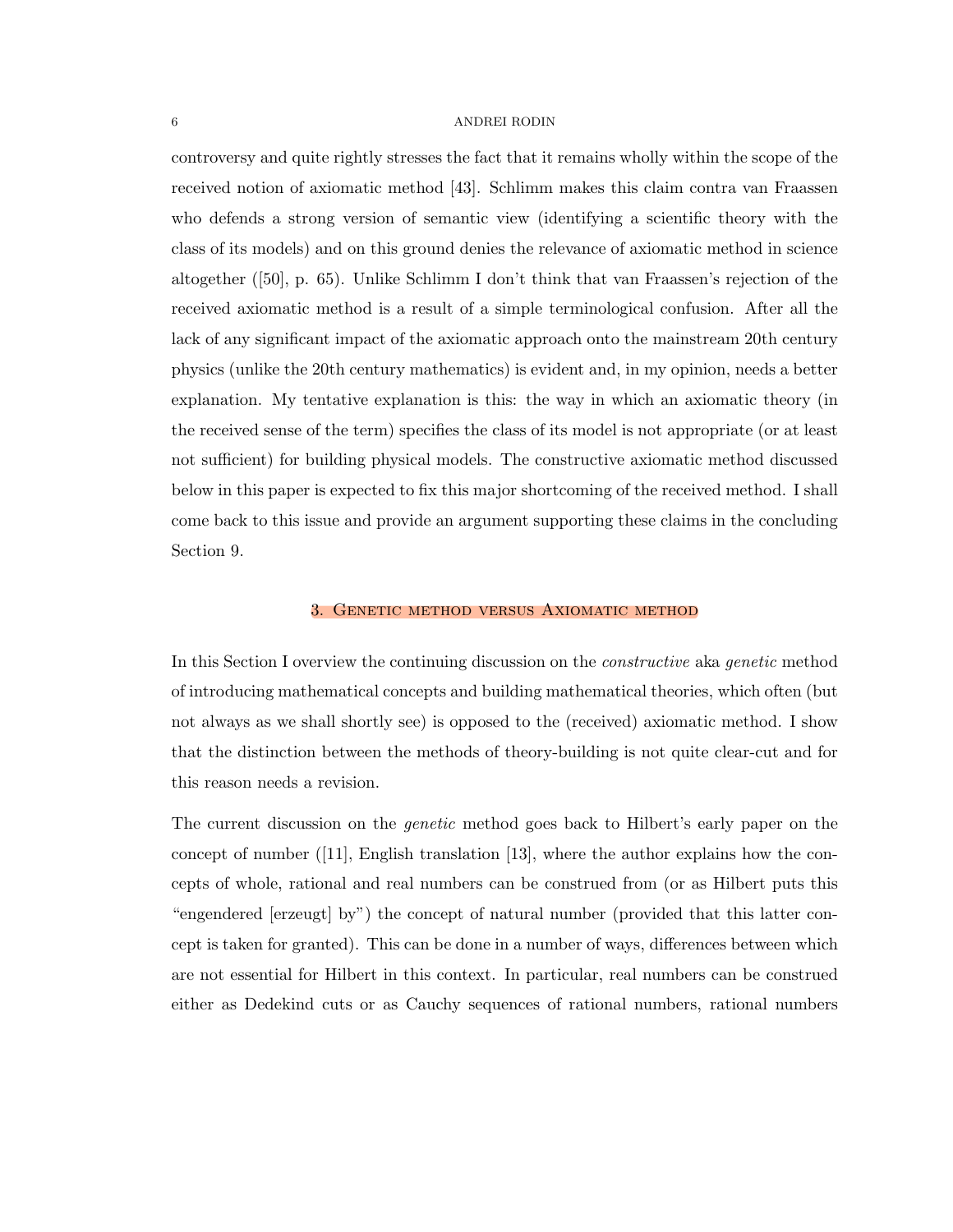can be construed as pairs of whole numbers numbers, and whole numbers - as pairs of natural numbers. Such procedures Hilbert calls *genetic* and opposes them to *axiomatic* procedures. He remarks that historically the genetic method has been used in arithmetic while the axiomatic method has been used only in geometry. Assuming that

[d]espite the high pedagogic and heuristic value of the genetic method, for the final presentation and the complete logical grounding of our knowledge the axiomatic method deserves the first rank. ([13], p. 1093)

Hilbert develops then an axiomatic theory of arithmetic.

The distinction between the two methods has been widely discussed in the later literature [4], [5], [36]  $^2$ , [46], most recently by Elen Landry [19]. Landry uses this distinction for making an argument against Feferman's claim according to which axiomatic theories of *categories* (such as EM, ETCS and CCAF, see [33]) cannot serve as an independent foundations of Category theory and of the rest of mathematics because they all allegedly use some prior notions of collection (or class) and operation. Landry argues back that these notions are used only for a *genetic* underpinning of Category theory but play no role in the logical axiomatic foundation of this theory stricto sensu. Instead of defining a category in terms of *classes* of things called "objects" and "morphisms" Landry proposes to think of axiomatic theories of categories as follows:

[T]he category-theoretic structuralist simply *begins* by assuming the existence of a system of two sorts of things (namely "objects" and "morphisms") and then brings these things into relationships with one another by means of certain axioms. (op. cit. p. 44)

In a following footnote Landry explains that

What is doing the work here is neither the notion of a system nor the notion of an abstract system, rather it is the Hilbertian idea of a theory as a *schema*

<sup>2</sup>Piaget calls the genetic method *operational*.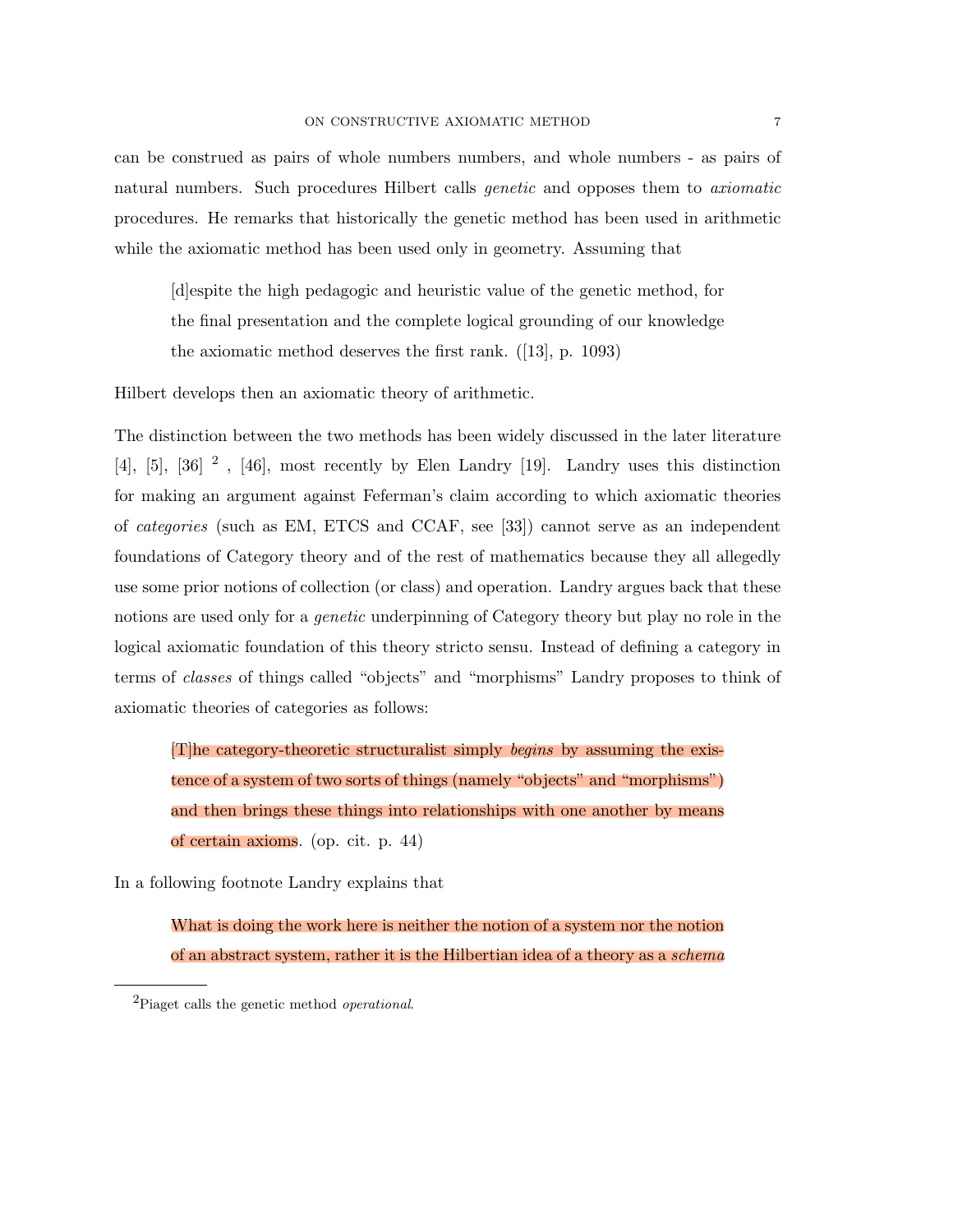for concepts that, themselves, are *implicitly* defined by the axioms. Thus we don't need a "fixed domain of elements" [..], we do not need a system as a "collection" of elements [..] (op. cit. p. 44)<sup>3</sup>

For reasons, which I cannot discuss here I do believe together with Landry that a proper axiomatic construction of Category theory should not *logically* depend on any prior notion of class. However I am not convinced by her argument and do not think that axiomatic theories like EM, ETCS and CCAF (in the received sense of "axiomatic") indeed achieve this goal. My objection to Landry is this. (For saving space I shall refer to EM; to ETCS and CCAF my argument applies similarly.) First of all, I assume (following [16]) that EM requires a notion of semantic consequence making part of its underlying logic. In order to construe the relation of semantic consequence properly one needs to fix some formal semantical framework (again as a part of the logical machinery). When one uses for this end a Tarski-style model-theoretic semantics it *does* involve some notion of class (collection, universe) of individuals. In this case thinking about categories introduced through EM in terms of classes is *not* just a convenient way of representing categories, which has evident heuristic and pedagogical values, but a proper part of the very axiomatic construction of EM, which belongs to its logical machinery. Thus in this case Landry's argument doesn't go through. Now one may look for a different logical machinery using a different formal semantics, which may allow one to construe the notion of semantic consequence without using the notion of class or similar. However Hilbert's notion of theory as a schema referred to by Landry does not immediately provide such an alternative semantical framework. The only way to get around this objection that I can see is to take a strictly syntactic view on the axiomatic method and thus get rid of the notion of semantic consequence altogether. Following Hintikka [16] I believe that this notion is an essential element of the axiomatic method, and so such a price is unacceptable.

<sup>3</sup>Interestingly Landry diverges here from a later Hilbert's view according to which a "fixed" domain is a hallmark of formal axiomatic method, see the quotes from [14] In Section 4 below.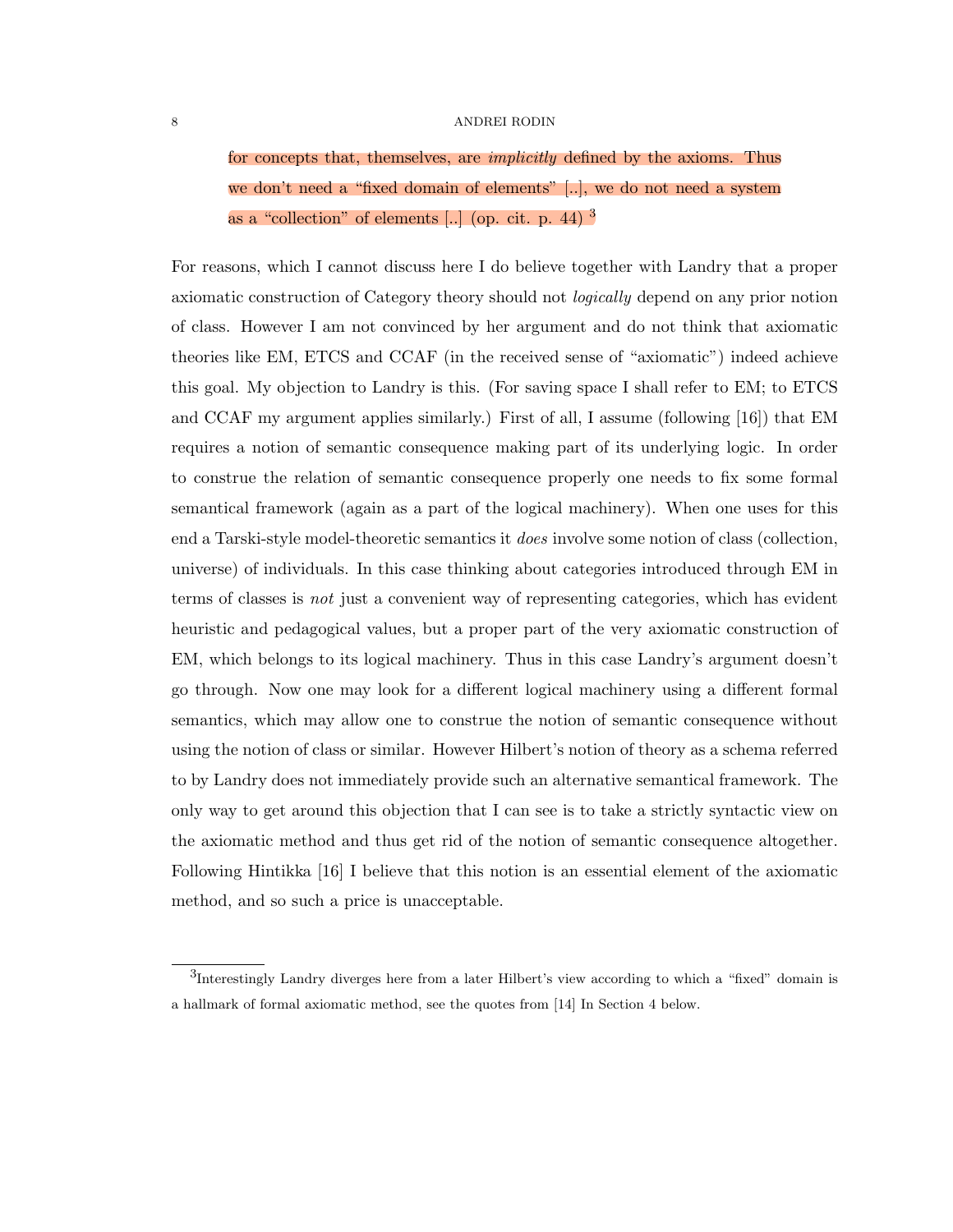The purpose of the above argument is not to settle the axiomatic foundations of Category theory (this topic lies outside of the scope of this paper) but demonstrate that the distinction between the genetic and the axiomatics methods is less clear-cut than it might seem. Whether the class-based definition of category is qualified as axiomatic or genetic depends on one's general ideas about logic and logical semantics, which can be a subject of philosophical controversy. If one takes Tarski-style logical semantics to be a part of logic then the class-based definition of category counts as fairly axiomatic. But Landry's "category-theoretic structuralist" sees the same definition as merely genetic.

#### 4. Constructive Axiomatic Method

In this Section I introduce a generalized method of theory-building, which includes the received axiomatic method as well as the genetic method as special cases. After Hilbert and Bernays I call this generalized method the *constructive axiomatic method*. I also trace here some historical origins of this idea.

4.1. **The Idea.** The lack of clear-cut distinction between the genetic and the (received) axiomatic method suggests the idea of combining the two method into one. The common ground that I use for combining the two methods is the concept of *rule*. On the one hand, any *axiomatic* theory comprises rules for handling propositions, which we commonly call *logical* rules (or logical laws)<sup>4</sup>. On the other hand, any *genetic* theory comprises rules for handling objects of non-propositional types such as arithmetical or geometrical objects. Just as logical rules regulate forming further propositions (theorems) from certain given propositions (including axioms), genetic rules regulate forming further objects from certain given objects. Now think of a theory, which comprises a set of rules, which apply to

 ${}^{4}$ As it is well-known a deductive system can be formally presented either in Hilbert style (i.e., with many logical axioms and only few rules) or in Gentzen style (with many rules and few axioms). A Gentzen style presentation may have zero axioms. But a Hilbert-style system needs at least one rule (usually *modus ponens*). The notion of deductive system without rules obviously doesn't make any sense while logical axioms (tautologies) turn to be dispensable (in their role of logical axioms).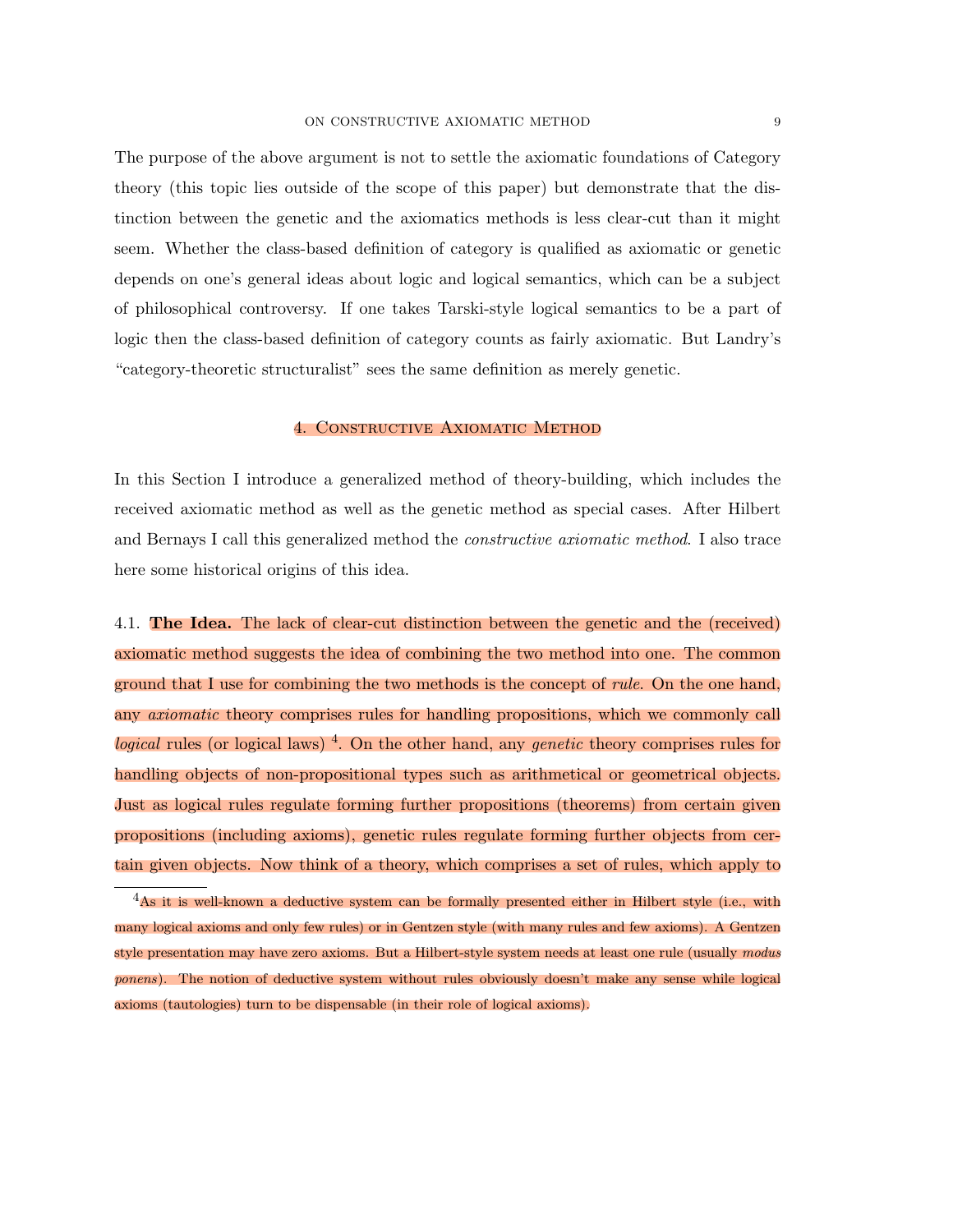propositions as well as to objects of some other types. I shall call such a theory *constructive axiomatic theory* and call the method of building such a theory *constructive axiomatic method*. This general notion of constructive axiomatic theory allows for using different sets of rules. This concerns both logical rules (different axiomatic theories may involve different logical calculi) and non-propositional "genetic" rules (different theories may allow for different procedures of object-construction). The proposed notion of constructive axiomatic theory is *more general* than the received notion of axiomatic theory because a constructive axiomatic theory directly operates with objects of multiple types while an axiomatic theory in the received sense of "axiomatic" directly operates only with propositions.

One may now remark that propositions typically tell us something *about* certain nonpropositional objects (but may also tell us something about other propositions and about themselves). Thus an axiomatic theory which involves only propositions (axioms and theorems), i.e., an axiomatic theory in the received sense of the word, typically deals with a bunch of non-propositional objects. The mechanism of *aboutness* which links propositions to non-propositional objects is complicated and not yet fully understood[52]. An essential element of this mechanism is the (semantic) *reference*, which allows for interpreting nonlogical terms in (non-interpreted) axioms and theorems as described in Section 2 above. Having this remarkable feature of propositions in mind one may wonder whether there is indeed a need to modify the received notion of axiomatic theory by including rules for non-propositional types on equal footing with logical rules.

My answer to this question is twofold. The first part of the answer comes from my analysis of mathematical practice: I show that the theory of Book 1 of Euclid's *Elements* (Section 5) and the recent HoTT (Section 8) simply do not qualify as axiomatic theories in the received sense of the term but do qualify as constructive axiomatic theories in the above sense. The second part of the answer derives from an epistemological argument developed in Section 9. I disagree with the view according to which the genetic method of theory building has only certain heuristic and pedagogical significance and show that it is also needed for construing the concept of semantic consequence properly. On this ground I claim that an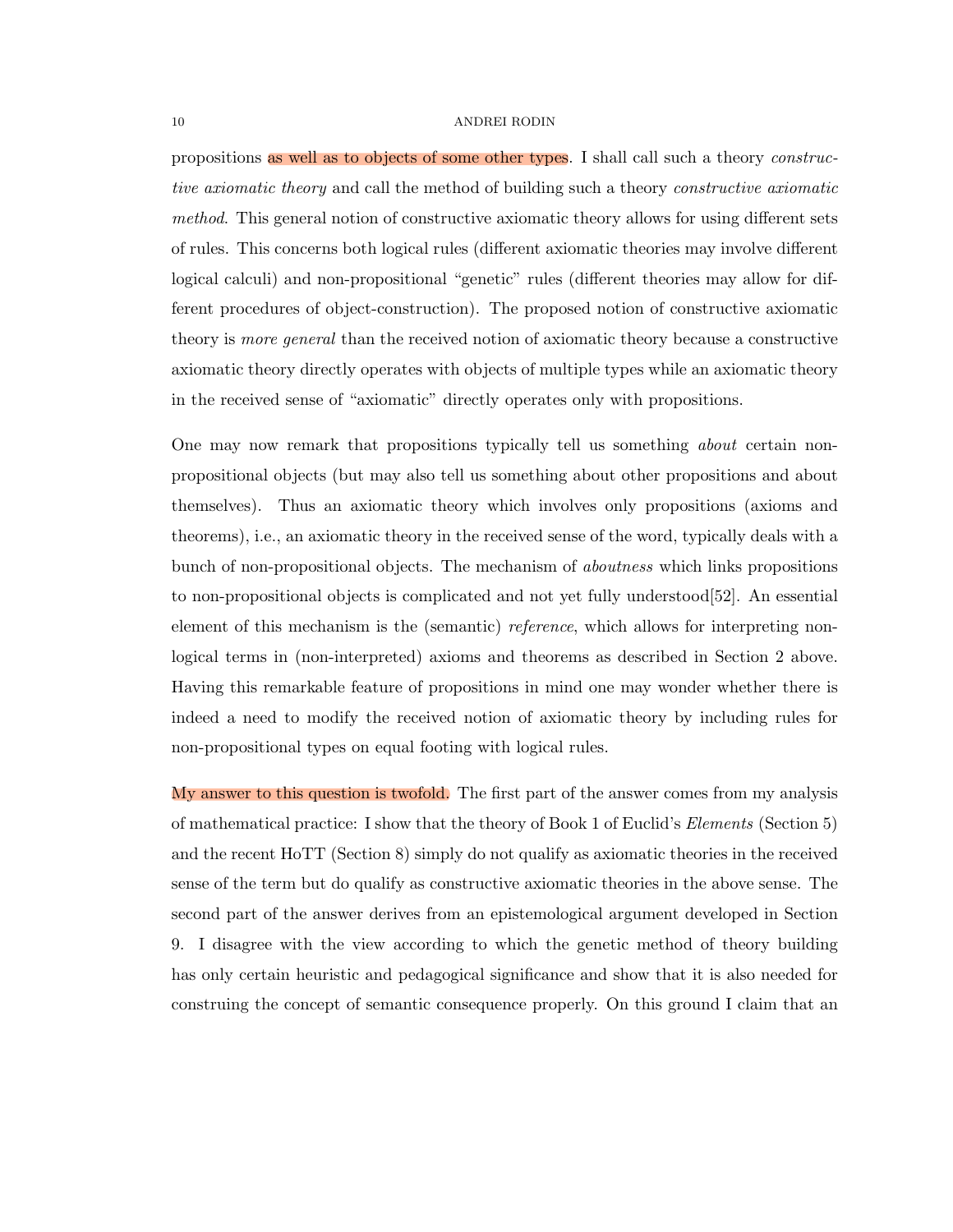axiomatic theory in the received sense of the term always needs to be supported by certain mathematical constructions built genetically  $5$ . The notion of constructive axiomatic theory provides a better theoretical framework for analyzing this situation than the talk about two different notions of theory (genetic and axiomatic) because it allows one to specify more clearly the interplay between propositional and non-propositional objects and the corresponding rules for operating with these objects. In Section  $8$  I show that Martin-Löf's Type theory (MLTT) can be used as a formal framework for such an analysis.

4.2. Some Historical Sources. The idea of combining the genetic and the (received) axiomatic methods is not entirely new. I shall mention here three sources from the earlier literature where this idea is discussed in some form. This list is not supposed to be complete and it doesn't include more recent discussions, which I review in other parts of this paper.

1) Vladimir Smirnov in his 1962 paper on the genetic method [46] argues that an adequate modern formalization of genetic theories can be achieved not through their axiomatization (by which he understands a presentation of such theories "in the form of axiomatic calculus where rules of inference [..] control the transition from one proposition to another") but rather through a "direct formalization of recursive techniques, i.e., of algorithmic processes". For this end, the author argues, one should "broaden the scope of logic" by considering "stratagems of actions" and "such forms of thought as prescriptions and systems of prescriptions" as a properly logical subject-matter (op. cit. p. 275-276). We can see that even if Smirnov keeps the genetic and the axiomatic methods apart he tends to consider them from a common logical point of view.

<sup>5</sup>This point can be illustrated with Landry's example of axiomatic Category theory EM discussed in Section 3. Let us assume after Landry that the standard class-based axiomatic definition of category *is* genetic. I claim that without this or some other genetic underpinning the axiomatic introduction of categories cannot work. As I have already explained the role of genetic underpinning in this case is not psychological or pedagogical but properly logical because it concenrs the logical notion of semantic consequence.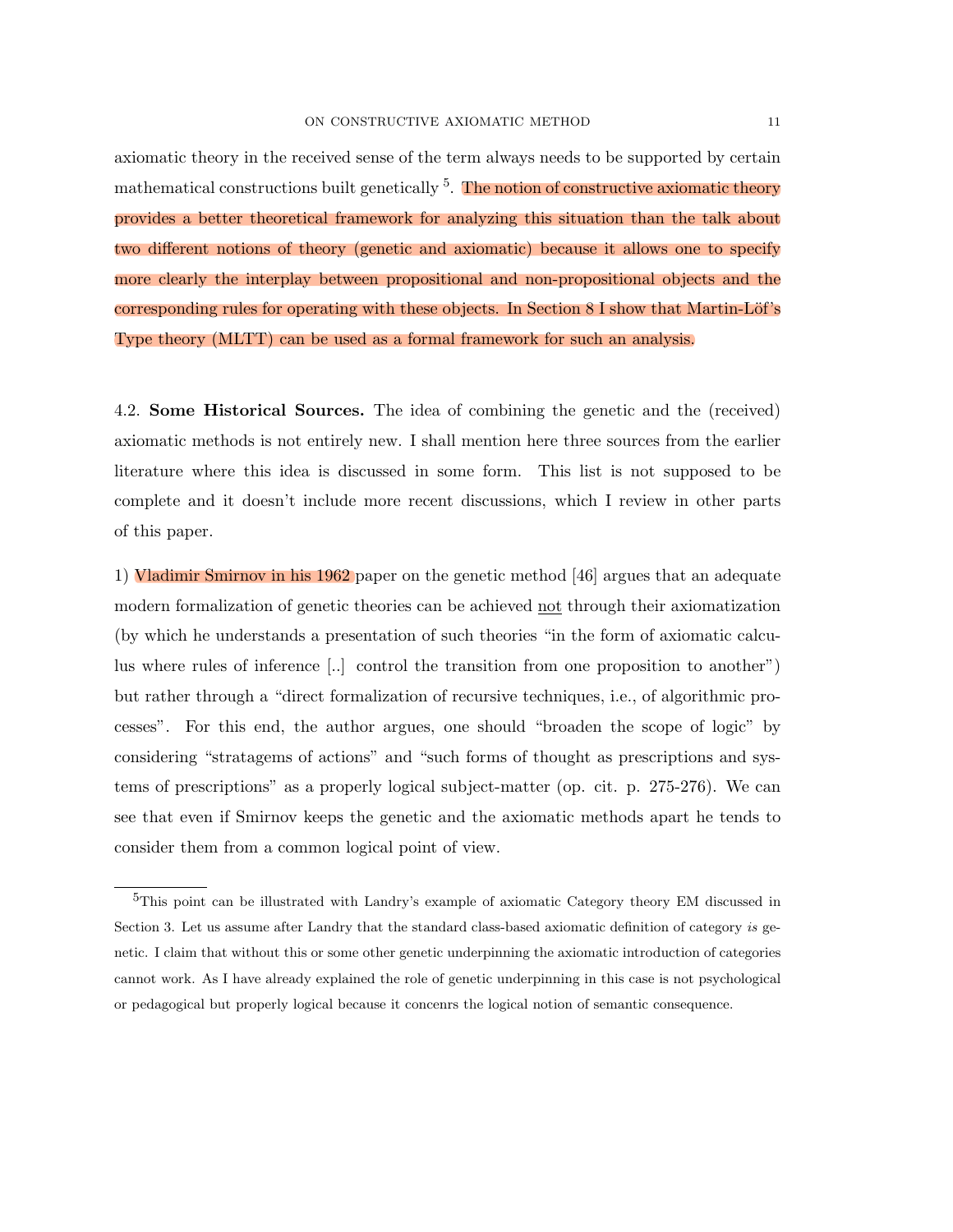$2)$  A similar idea aiming at broadening the scope of logic has been put forward in a different context earlier by Kolmogorov [17] in the form of "calculus of problems". As the author explains in a later note, his 1932 paper

was written with the hope that the logic of solutions of problems would later become a regular part of courses on logic. It was intended to construct a unified logical apparatus dealing with objects of two types - propositions and problems. ([18], p. 452)

In Section 6 I shall explain how this Kolmogorov's idea relates to Curry-Howard correspondence and today's Categorical logic including Topos logic.

3) The relationships between the genetic and the axiomatic methods are described by Hilbert and Bernays in the Introduction to their two-volume *Foundations of Mathematics* [14], (Eng. tr. [15]). This Introduction first published in 1934 provides a picture, which significantly diverges from what Hilbert says about the same issue in his 1900 paper [11] reviewed in the last Section. Here is how Hilbert and Bernays see the relationships between the two methods in 1934:

The term axiomatic will be used partly in a broader and partly in a narrower sense. We will call the development of a theory axiomatic in the broadest sense if the basic notions and presuppositions are stated first, and then the further content of the theory is logically derived with the help of definitions and proofs. In this sense, Euclid provided an axiomatic grounding for geometry, Newton for mechanics, and Clausius for thermodynamics. [..]. [F]or axiomatics in the narrowest sense, the *existential form* comes in as an additional factor. This marks the difference between the *axiomatic method* [in the narrow sense?] and the *constructive* or *genetic* method of grounding a theory. While the constructive method introduces the objects of a theory only as a *genus* of things, an axiomatic theory refers to a fixed system of things [..] given as a whole. Except for the trivial cases where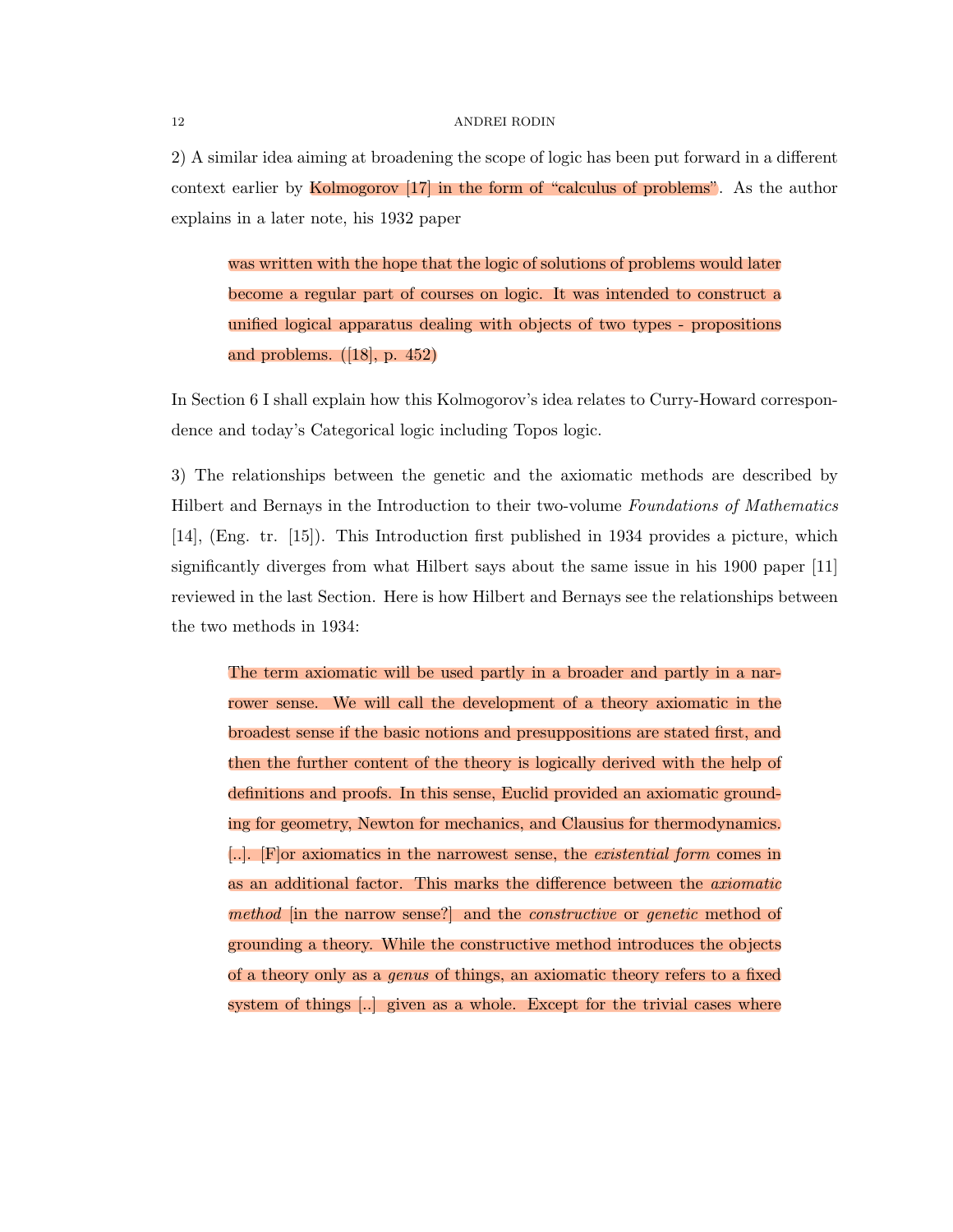## the theory deals only with a finite and fixed set of things, this is an idealizing assumption that properly augments the assumptions formulated in the axioms. ([15], p. 1a)

We can see that this time Hilbert includes the genetic (aka constructive) method as well as the formal (aka schematic) axiomatic method under the scope of the concept of axiomatic method in the "broadest sense". What exactly is this new "broadest" notion of being axiomatic? Whether or not Hilbert understands here the genetic method in the same sense as he did this in his 1900 paper?

The *received* notion of being axiomatic suggests the following reading. Hilbert has changed his earlier idea of genetic method and in 1934 identified it with the traditional contentful (material) version of the (received) axiomatic method. In this case the "broadest" axiomatic method in the above quote is the same as the received axiomatic method. The distinction made by Hilbert and Bernays in the above quote is one between the contentful and the schematic versions of axiomatic method.

The above reading does not seem me convincing. Here is just one reason why. In the same Introduction we find the following interesting remark:

Euclid does not presuppose that points or lines constitute any fixed domain of individuals. Therefore, he does not state any existence axioms either, but only construction postulates. (op. cit. p. 20a)

The Editors of the English edition of this text (C.-P. Wirth, J. Siekman, M. Gabbay, D. Gabbay) rightly notice here that

[u]nless we see construction as a state-changing process, this [Hilbert and Bernays' ] remark is actually not justified: From a static logical point of view, existence sentences are always implied by construction postulates (op. cit. p. 20, footnote 20.3)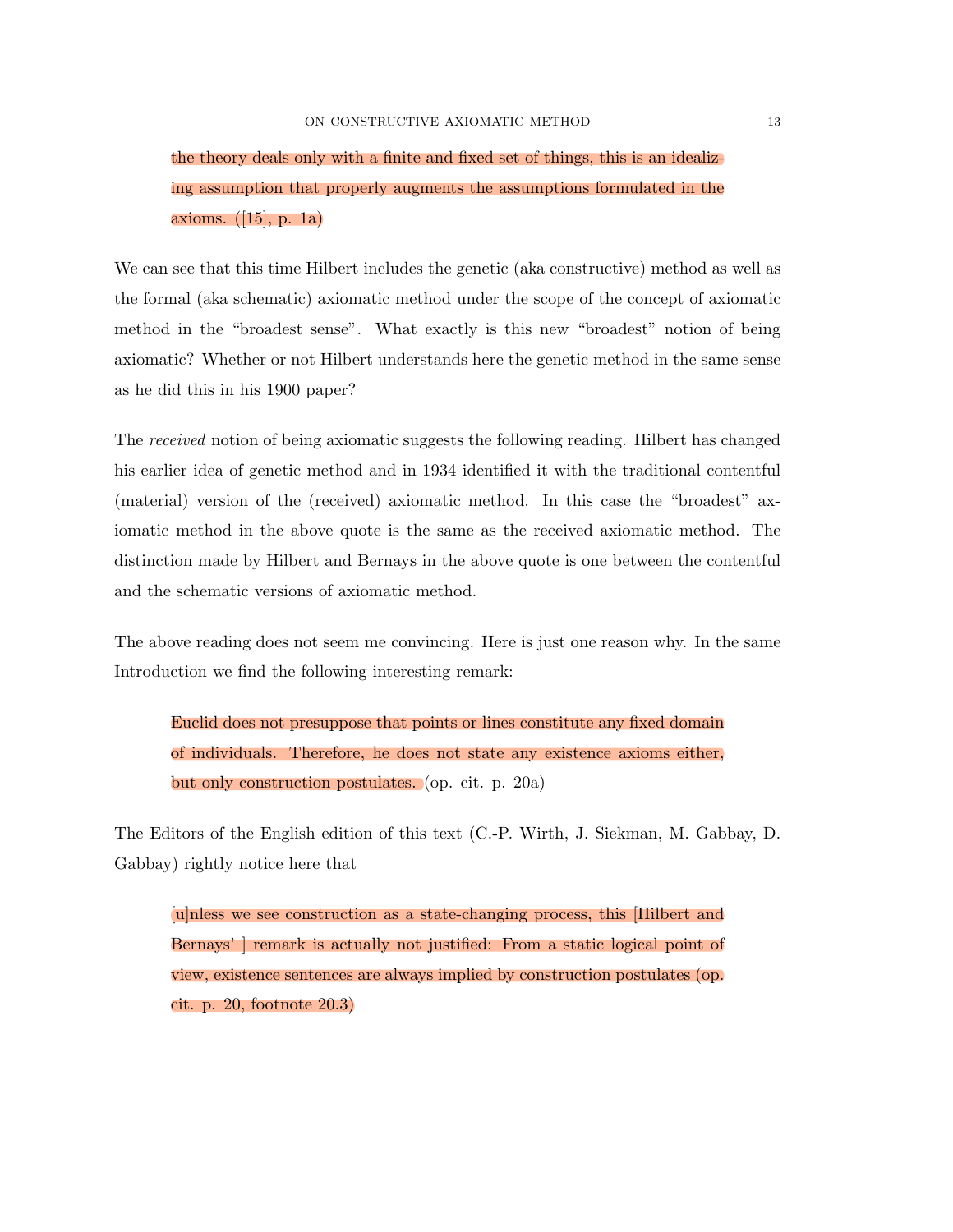I choose to read the above passage charitably and assume that Hilbert and Bernays *do* see Euclid's geometrical constructions as state-changing processes, i.e., as genuine genetic constructions in the sense of Hilbert's 1900 paper. Now given that (i) Hilbert and Bernays qualify Euclid's theory as axiomatic in the "broadest" sense and that (ii) the identification of the "broadest" axiomatic method with the received notion of axiomatic method implies that Hilbert and Bernays' remark about Euclid is obviously erroneous, I conclude that (iii) Hilbert and Bernays' "broadest" axiomatic method is broader than the received axiomatic method and includes the genetic method in the sense of Hilbert's 1900 paper. Thus if I am right the idea of combined genetic/axiomatic method is already present in [14].

## important

In addition to the general idea and the name I take from Hilbert the following insight. Recall that in [11] Hilbert qualifies as genetic the introduction of real numbers through Dedekind cuts (on sets of rational numbers) and through Cauchy sequences of rational numbers. Unless some further precautions are taken (for example, by saying that all Cauchy sequences in question are Turing computable) these ways of introducing new theoretical objects obviously do *not* qualify as constructive in anything like the usual sense of the term - whether this later sense of being constructive is made precise through the concept of Turing computability, through the concept of general recursiveness or in any other way, which determines what does it mean to "construct" a mathematical object in terms of certain procedures (like computation) and rules for these procedures. Understandably Hilbert finds the naive genetic "constructions" of Dedekind cuts and Cauchy sequences to be epistemically unreliable and proposes instead to build the theory of real numbers axiomatically. Nevertheless I find it useful and interesting to develop (in a modern context) Hilbert's general notion of mathematical construction (in [11] ), which is not limited by any particular set of "constructive" procedures (and rules for such procedures) and may cover, in particular, this naive Dedekind's construction. Notice that the modern received notion of axiomatic theory does not specify by itself any particular logical calculus, which can be used for building such a theory. Similarly the right general notion of being constructive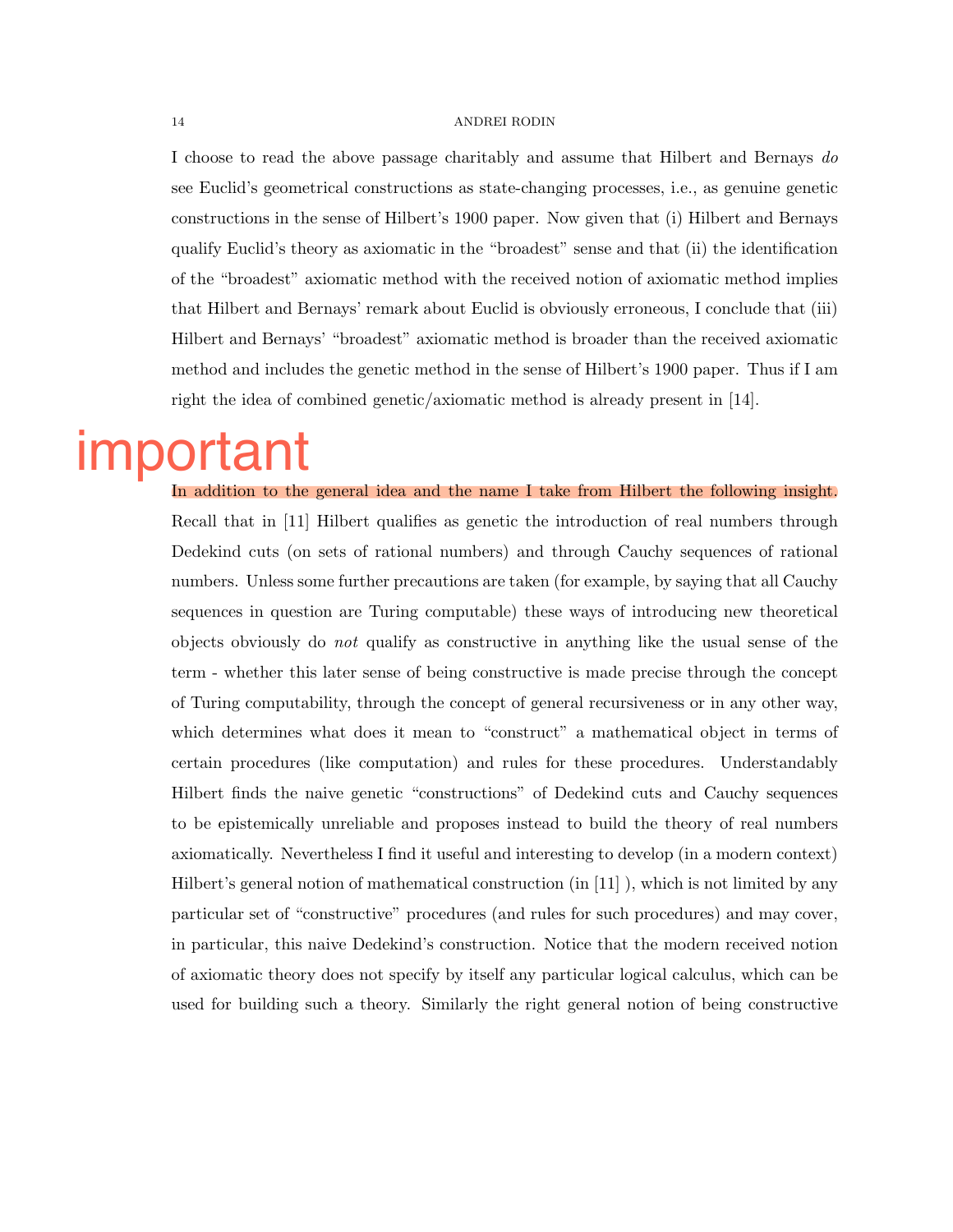should not, in my view, delimit any particular set of "constructive" procedures. Such procedures may vary from one constructive theory to another.

#### 5. Euclid: Problems versus Theorems

In this Section I show that the geometrical theory of Euclid's *Elements*, Book 1, if one read it verbatim and avoids convenient paraphrasing, qualifies as a *constructive* axiomatic theory (in the sense explained in the last Section) but not as an axiomatic theory in the received sense of the word.

Euclid's theory is based on 5 Axioms (aka Common Notions), 5 Postulates and 23 Definitions. The special historical character of Euclid's Common Notions and Definitions is not relevant to the present discussion, so I leave them apart and focus on Postulates. The first three Postulates are as follows (verbatim after [7]):

- [P1:] to draw a straight-line from any point to any point.
- [P2:] to produce a finite straight-line continuously in a straight-line.
- [P3:] to draw a circle with any center and radius.

As they stand the three Postulates are not propositions and admit no truth-values. Hence they cannot be axioms in the received sense of the word. In their original form the Postulates cannot be used as premises in logical inferences - if by logical inference one understands an operation that takes some propositions (premises) as its input and produces some other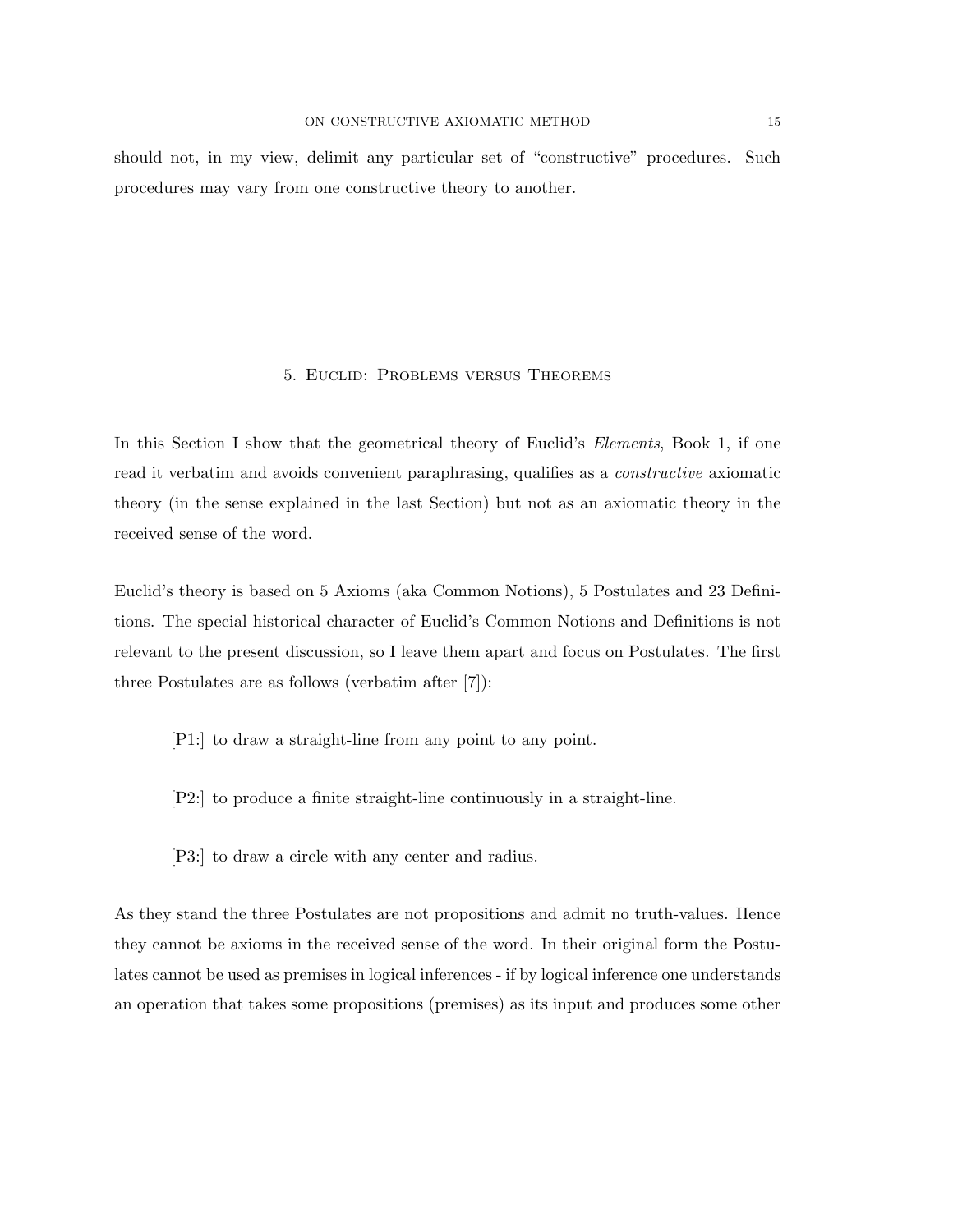proposition or propositions (conclusion) as its output  $6$ . In fact Postulates 1-3 are themselves schemes, aka *rules*, of certain basic *operations*, which take some geometrical objects as input and produce some other geometrical objects as output. P1-3 qualify as rules in the same sense of the term in which one usually talks about rules of inference in logic. However P1-3 apply to geometrical rather than to logical operations. The table below specifies inputs (operands) and outputs (results) for operations falling under P1-3:

| operation type | input                                     | output                      |
|----------------|-------------------------------------------|-----------------------------|
| P <sub>1</sub> | two (different) points                    | straight segment            |
| P <sub>2</sub> | straight segment                          | (extended) straight segment |
| P3             | straight segment and one of its endpoints | circle                      |

These operations are partly composable in the obvious way: the output of P1-operation is used as input for P2- and P3-operations. This system of operations extended by some further basic operations assumed tacitly  $^7$  serves Euclid for introducing objects of his theory. Such an introduction is systematic in the sense that it does not reduce to a simple act of stipulation: it is a procedure, which involves certain elementary operations (including P1-P3) and complex operations obtained through the composition of the elementary operations. As soon as the term *deduction* is understood liberally as a theoretical procedure,

 $6$ The non-propositional character of Euclid's Postulates has been earlier noticed by A. Szabo, see [48], p. 230. More recently K. Manders [28], [29] stressed the fact that the Greek "mathematical demonstrative practice" as represented by Euclid does not reduce to its propositional content, which is made explicit through "the notions of mathematical theory and formal proof on which so much recent work in philosophy of mathematics is based" ( [29], p. 68). This remark shows that Manders' reading of Euclid is compatible with mine. However I don't follow Manders when he describes the non-propositional content of Euclid's proof as a special feature of his "practice". Having in mind the notion of constructive axiomatic theory I consider Euclid's non-propositional Postulates as proper elements of his *theory* . I don't deny that the difference between theory and practice makes sense in this context but I disagree with how exactly Manders draws this distinction here.

<sup>7</sup>Including the construction of the intersection point of lines in an appropriate position, compare Prop. 1 of Book 1. For further details see [35]. The incompleteness of P1-3 has no bearing on my argument.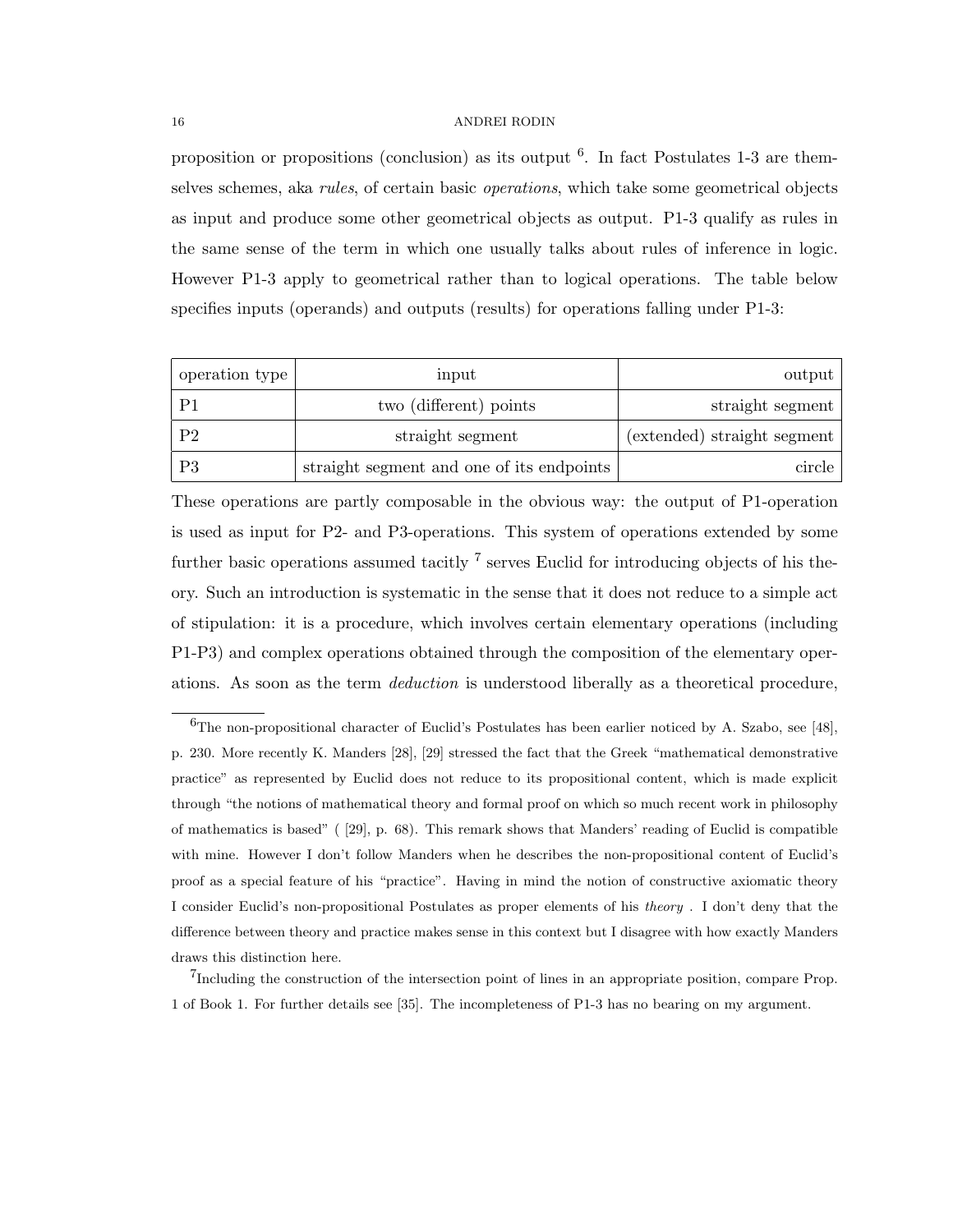which generates some fragments of a given theory from the first principles of this theory, one can say that Euclid's geometrical constructions are deductive. The deductive order of geometrical constructions can be called in this case the *genetic* order. As we shall shortly see in Euclid's theory such a "constructive deduction" is tightly related to the more familiar kind of *logical* deduction, which operates with propositions. In what follows we shall see how the same phenomenon arises in Topos theory (Section 7), MLTT and HoTT (Section 8).

Postulates and Axioms of are followed by the so-called Propositions. This commonly used title is not found in Euclid's original text where things called by later editors "Propositions" are simply numbered but not called by any common name [7]. From Proclus' *Commentary* [38], (Eng. tr. [39]) written in the 5th century A.D. we learn about the tradition dating back to Euclid's own times (and in fact even to earlier times) of distinguishing between the two sorts of "Propositions", namely *Problems* and *Theorems*. Euclid's Theorems by and large are theorems in the modern sense of the word: propositions followed by proofs. But Problems are something different: they are *derived rules* for making complex geometrical constructions. Like Postulates Problems admit no truth-values and thus don't qualify as propositions either. Unlike Postulates Problems always require a justification aka *solution*. This is why I call these further rules derived. As we shall now see Euclid's Problems are not solved on the basis of (and hence are not derived from) P1-3 and tacit constructive rules *alone*: the propositional part of Euclid's theory also plays a role in it. <sup>8</sup>.

Indeed what is said so far may suggest that Euclid's theory splits into two separate parts: one consisting of constructive rules derived from Postulates and the other consisting of

<sup>8</sup>As an example of Problem consider the initial fragment of Proposition 1, Book 1: "To construct an equilateral triangle on a given finite straight-line". It is followed by (i) an appropriate construction and (ii) a proof that the obtained construction is equilateral triangle. For interpretation of this Proposition as a rule see [35], p. 93. Panza says here that this Proposition "provides a new constructive rule". I make a stronger claim saying that this Proposition (which is not a proposition in the usual logical sense) *is* this new rule. Saying that I distinguish as usual between a given Problem (= constructive rule) and solution of this Problem, which justifies this rule.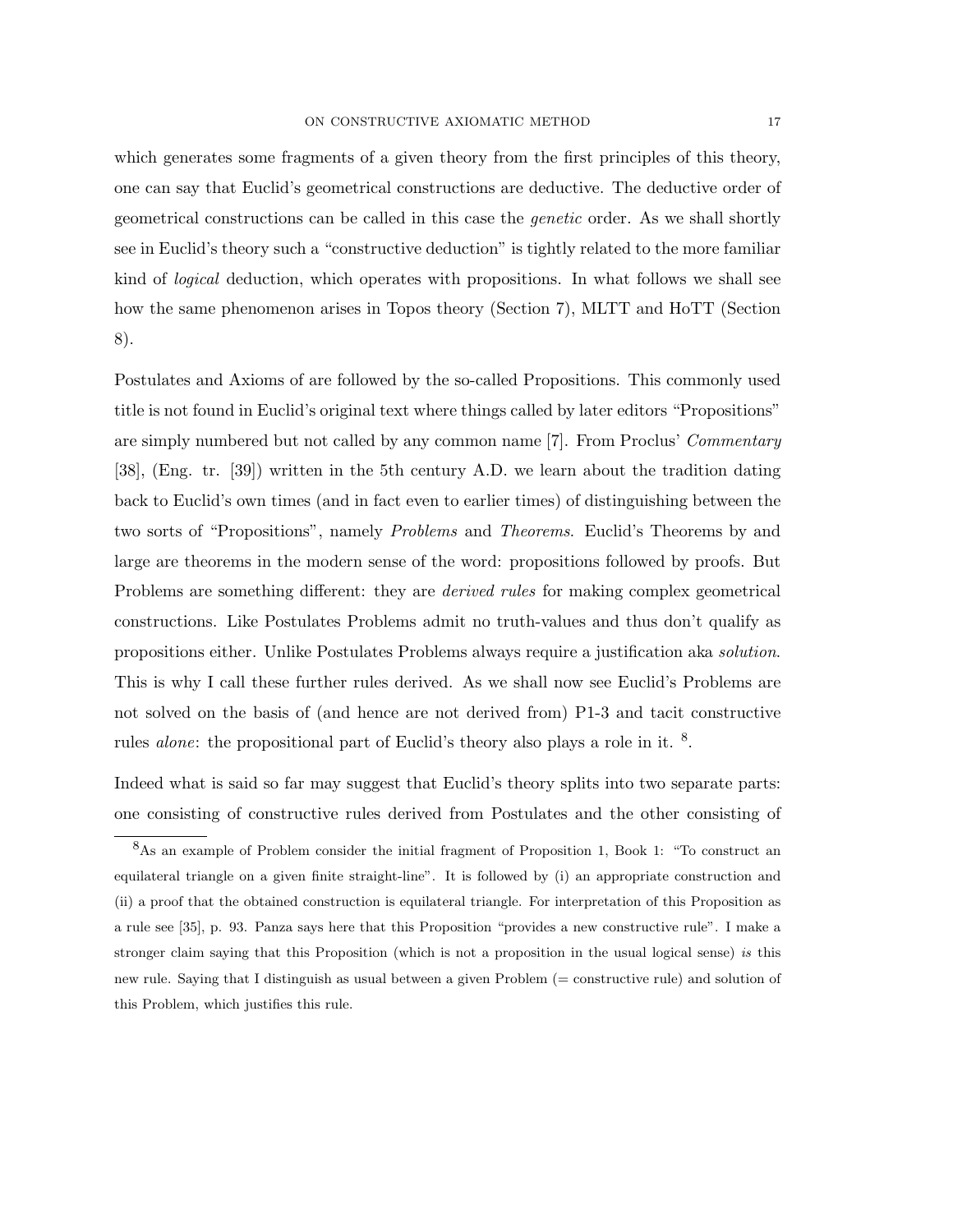propositions derived from Axioms. Such a split does not occur for two complementary reasons (which I formulate informally):

- (solutions of) non-trivial Problems require (propositional) proofs, which show that the obtained constructions have the required properties;

- (proofs of) non-trivial Theorems require constructions, which are conventionally called "auxiliary".

This explains why the logical deductive order of Theorems and the genetic order of Problems in Euclid's theory do not exist independently but form a joint deductive order <sup>9</sup>.

The above observations are fairly straightforward and can hardly remain unnoticed by any attentive reader of Euclid. Why in this case Schlimm [44] and many other authors tend to think of Euclid's theory as a system of propositions? An obvious explanation is this. All Euclid's Postulates and initial fragments (i.e., bare formulations) of Problems can be easily paraphrased into propositions. This can be done at least in two different ways. The following paraphrases of P1 are self-explanatory:

P1m (modal): Given two (different) points it is always *possible* to produce a straight segment from one given point to the other given point.

P1e (existential): Given two (different) points there *exists* a straight segment having these given points as its endpoint.

P1e instantiates what Hilbert and Bernays call the "existential form" used in their formal axiomatic method. The key logical feature of this paraphrase (which it shares with P1m) is this this: it translates Euclid's non-propositional Postulates and Problems into propositions (in case of P1e - to existential propositions). For further references I shall call a procedure, which aims at replacement of all non-propositional content of a given theory by some suitable propositional content, the *propositional translation* of this theory.

There are different ways of thinking about propositional translation of given theory *T*. In particular, this procedure may be conceived of as

 $9A$  more detailed analysis of this deductive structure is found in [42], ch.2.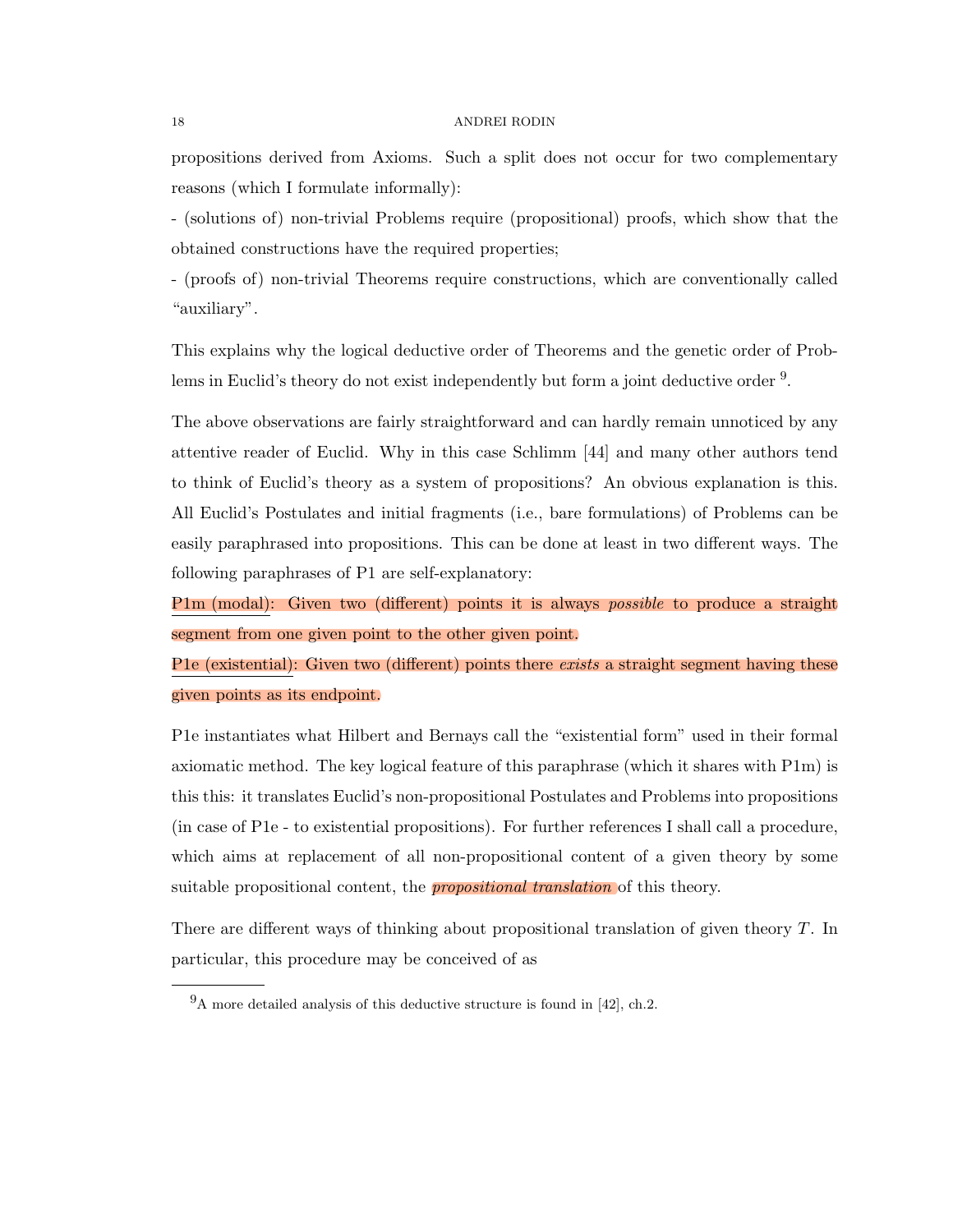(i) a purely linguistic procedure, i.e., a special kind of linguistic paraphrasing, which helps to present the theoretical content of *T* in the standard propositional form;

(ii) a procedure, which separates the theoretical content of *T* from its non-propositional content, which has no theoretical significance;

(iii) a procedure, which transforms  $T$  into a new theory  $T'$  which, generally, has a different theoretical content.

Each of (i) and (ii) is sufficient for justifying the identification of Euclid's theory with the result of propositional translation of this theory. I believe that those authors who readily accept such an identification usually have in their minds some combination of these two assumptions. However in my view both these assumptions are erroneous. (i) is ruled out by the remark that making up a proposition from something, which is not a proposition, is not innocent from a logical point of view. The type difference between propositions and non-propositions matters logically and hence theoretically. Remark that the propositional translation of *Elements*, Book 1, is a matter of its logical reconstruction rather than merely linguistic paraphrasing. It doesn't work as straightforwardly as it does with single Postulates. (ii) depends on a strong epistemological assumption according to which all theoretical knowledge is a propositional knowledge, i.e., the *knowledge-that* [8]. This strong assumption deserves a special discussion, which I postpone until Section 9 where I argue that this assumption is not acceptable either.

Thus my working understanding of propositional translation will be (iii). Accordingly I do not identify Euclid's theory of geometry presented in *Elements*, Book 1 with the result of any propositional translation of this theory. Since Euclid's theory in its original form includes a non-propositional content in the form of Problems and Postulates I claim that this theory is an instance of *constructive* axiomatic theory in the sense of Section 4 but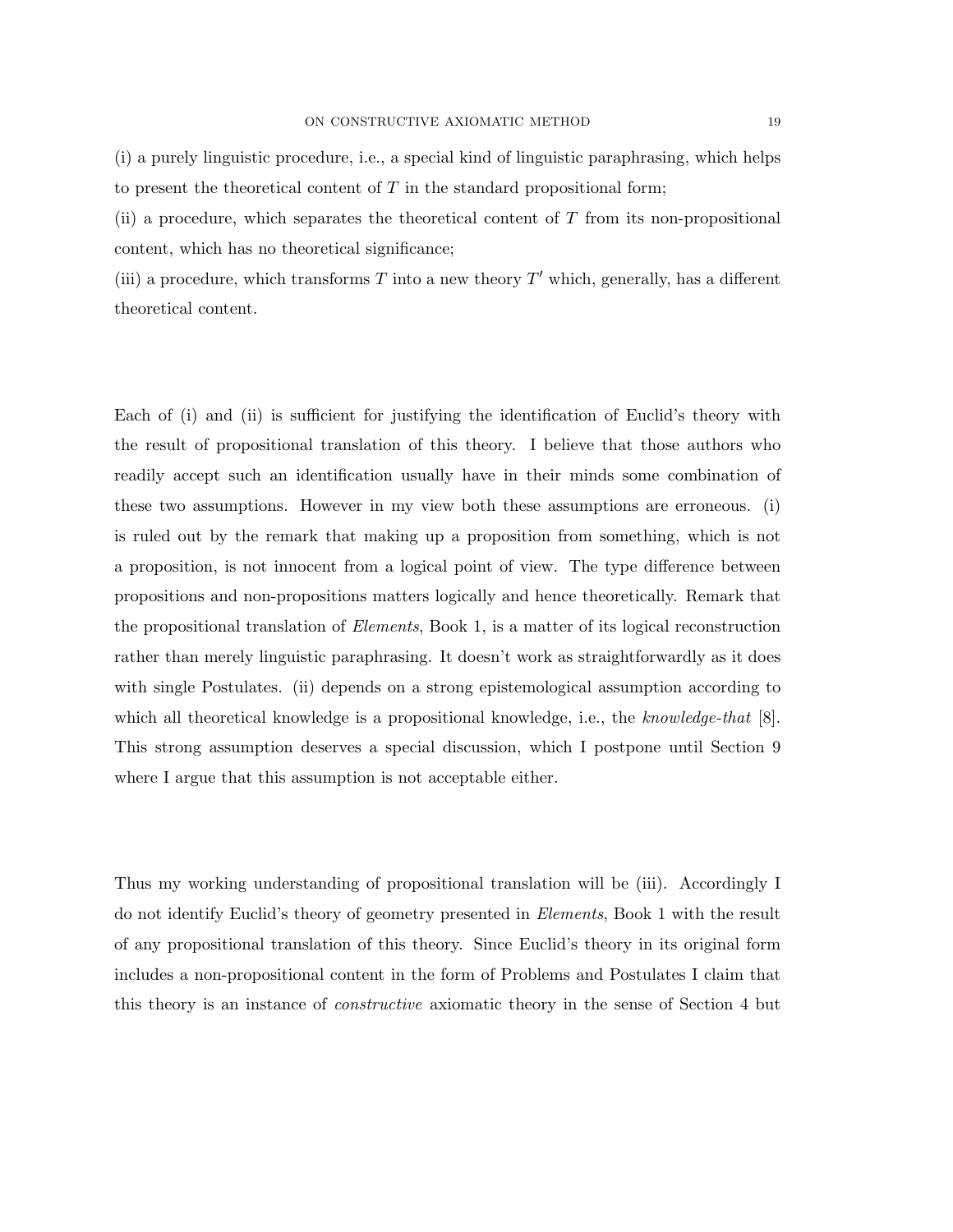not an instance of a purely propositional axiomatic theory, i.e., of an axiomatic theory in the received sense of the word  $10$ .

#### 6. Curry-Howard Correspondence and Cartesian Closed Categories

The present Section is a historical and theoretical preliminary to the following two Sections 7, 8 where I treat modern examples of axiomatic theories. In a nutshell the idea of a Curry-Howard correspondence is given in Kolmogorov's 1932 paper [17] already discussed in Section 4 where the author establishes that his newly proposed *calculus of problems* has the same algebraic structure as the intuitionistic propositional calculus published earlier in

Some of the ancients, however, such as the followers of Speusippus and Amphinomus, insisted on calling all propositions "theorems", considering "theorems" to be a more appropriate designation than "problems" for the objects of the theoretical sciences, especially since these sciences deal with eternal things. There is no coming to be among eternals, and hence a problem has no place there, proposing as it does to bring into being or to make something not previously existing - such as to construct an equilateral triangle [..]. Thus it is better, according to them, to say that all these objects exist and that we look on our construction of them not as making, but as understanding them [..] Others, on the contrary, such as the mathematicians of the school of Menaechmus, thought it correct to say that all inquiries are problems but that problems are twofold in character: sometimes their aim is to provide something sought for, and at other times to see, with respect to determinate object, what or of what sort it is, or what quality it has, or what relations it bears to something else." ([39], p. 63-64).

Speusippus [408 - 338/9 B.C.] is Plato's nephew who inherited his Academy after Plato's death. Amphinomus is otherwise unknown (except few other references found in the same *Commentary*) Speusippus' contemporary. Menaechmus [380 - 320 B.C.] is mathematician of Plato's circle. The dates of these people suggest that these ideas had been already around for quite a while before Euclid completed his *Elements* at some point between 300 and 265 B.C. .

skip

<sup>10</sup>Thanks to Proclus we know that the idea of propositional translation of Problems into Theorems is very old. From the same source we also know about the contemporary competing idea of translating Theorems into Problems of a special sort (see [39], p. 63-64). Here is the relevant passage: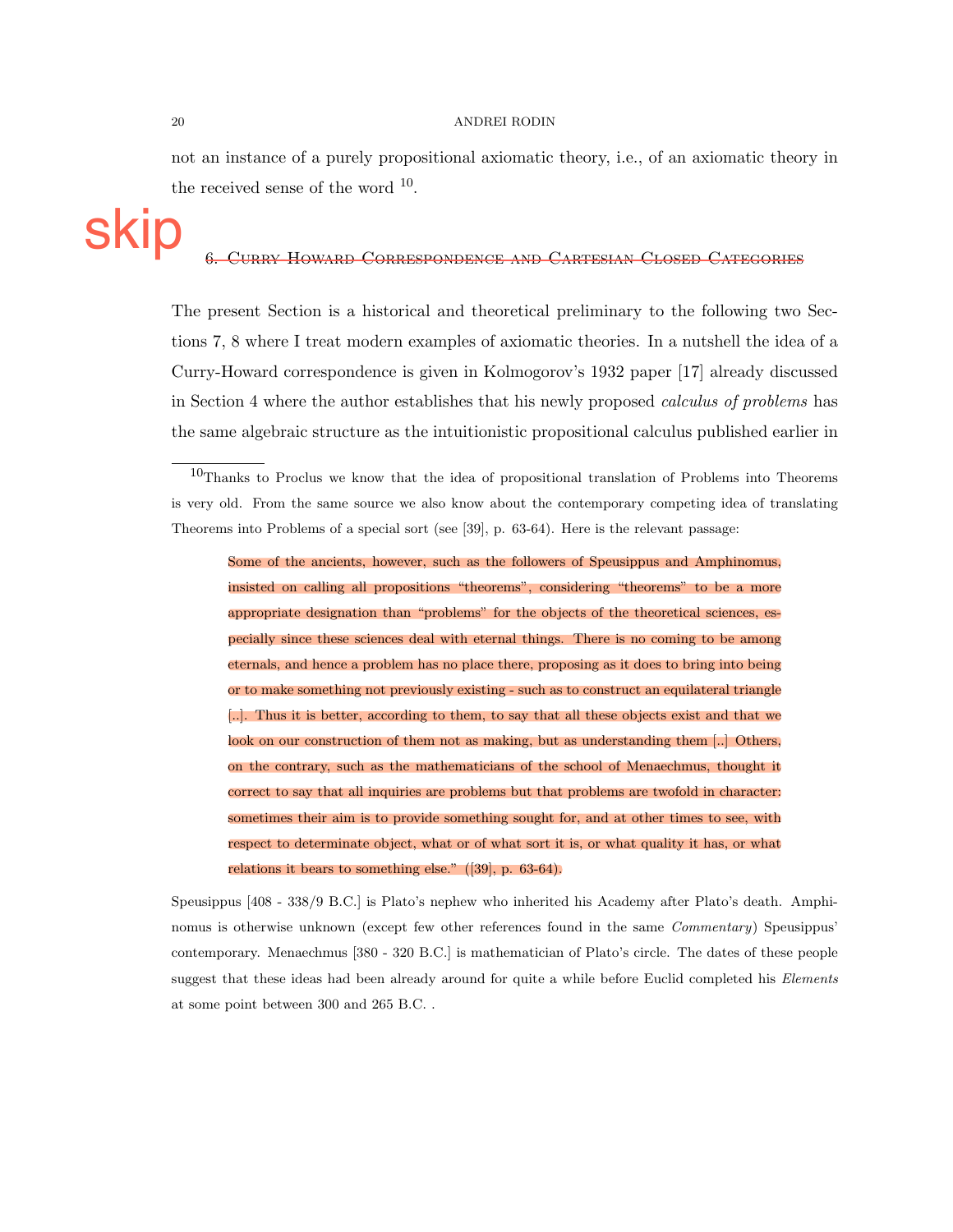1930 by Heyting  $11$ . It turns out that this correspondence is extendible onto a large class of symbolic calculi including those, which have been developed independently and apparently for very different purposes. So there were established a number of correspondences (i.e., of more and less precise isomorphisms) between (proof-related) logical calculi (propositional, first-order or higher-order), on the one hand, and computational calculi (the simply-typed lambda calculus, type systems with dependent types, polymorphic type systems), on the other hand [47]. This led to the so called "proofs-as-programs and propositions-as-types" paradigm in logic and Computer science where propositions are treated as types of objects (namely of their corresponding proofs) along with other (non-propositional) types of objects belonging the *same* theory <sup>12</sup>. Within this paradigm building proofs is a special case of building theoretical objects in general. Notice that a constructive axiomatic theory in the sense of Section 4 similarly allows for building systems of propositions (i.e. deriving theorems from axioms) on equal footing with building non-propositional constructions.

The Curry-Howard correspondence shows that certain symbolic calculi of different kinds share a common structure. It is natural to ask whether this shared structure can be presented in some invariant way, which would not depend on particularities of syntactic presentations of these symbolic calculi. This problem has been solved in 1963 by means of mathematical Category theory by Lawvere [23], who observed that certain categories called Cartesian closed categories (CCC) "serve as a common abstraction of type theory and propositional logic" ([25], p. 1). In 1968-1972 this observation has been developed

<sup>&</sup>lt;sup>11</sup>Artemov stresses that the Curry-Howard correspondence doesn't provide a general formal semantics for Kolmogorov's *calculus of problems*, which is known as BHK-semantics (after Brouwer, Heyting and Kolmogorov) [1]. However Curry-Howard serves as a more special constructive *computational* semantics for the same formal structure (the intuitionsistic calculus). Some historical material concerning the history of Curry-Howard correspondence can be found in [3] and [45] but a more focused historical study on the development of Kolmogorov's logical ideas and of the concept of Curry-Howard correspondence still waits to be written.

<sup>12</sup>I emphasize that we are talking here about the *same* theory because propositions and proofs of given theory can be also made into objects otherwise, namely, by considering them as objects of a metatheory of the given theory. But this is a different matter.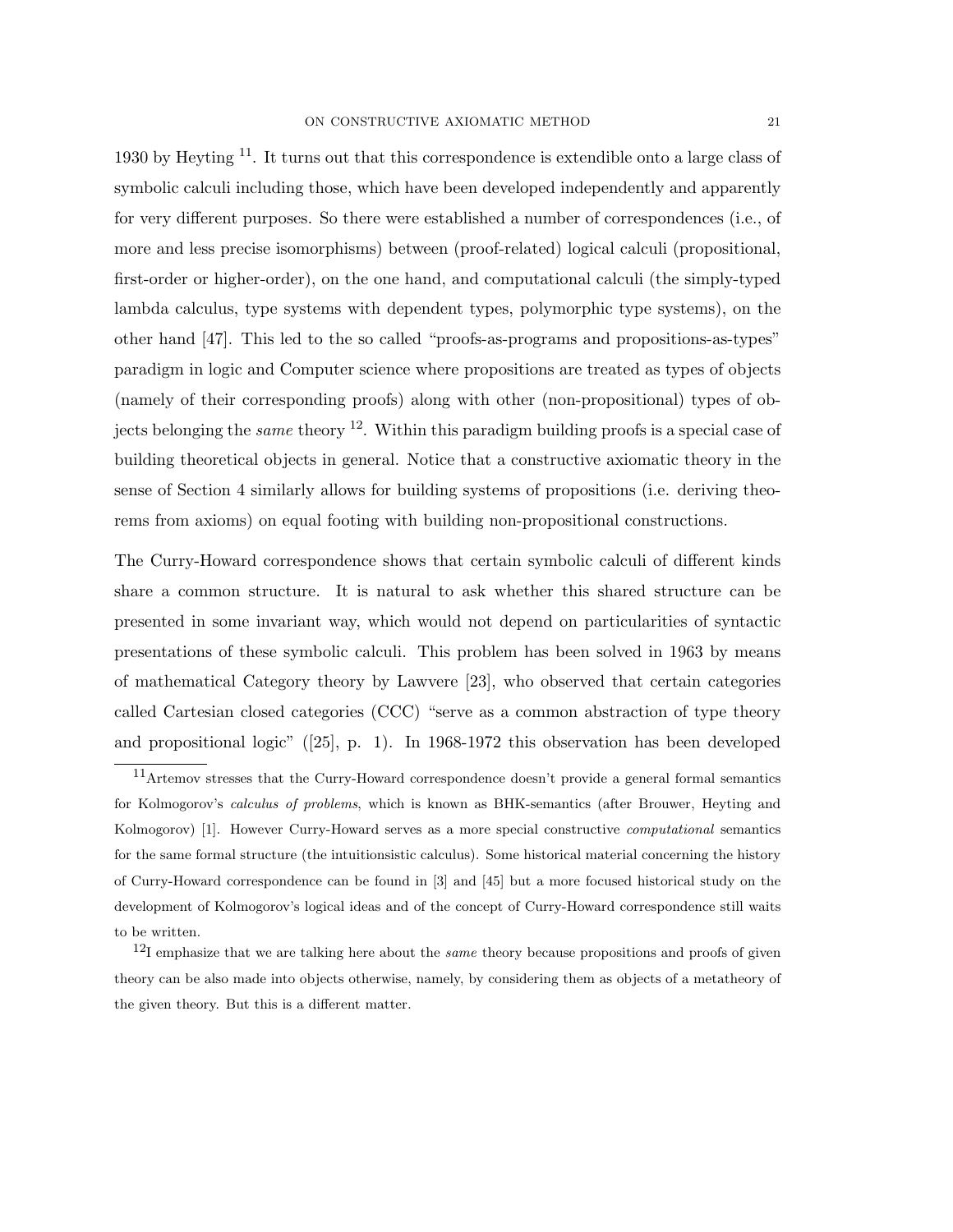by Lambek into what is now known under the name of Categorical Logic. The three way correspondence between (i) logical calculi (propositions), (ii) computational calculi (types) and (iii) (objects of) CCC and some other appropriate categories) is called in the literature the *Curry-Howard-Lambek* correspondence [26].

Let me now tell a bit more about a relevant part of Lawvere's work that touches upon the issue of axiomatic method directly. Lawvere discovered CCC during his work on an alternative axiomatization of Set theory  $^{13}$ . His idea was that the non-logical primitive of standard axiomatic Set theories like ZF, namely the binary membership relation  $\in$ , was badly chosen. Lawvere suggested to use instead the notion of function and the binary operation (i.e., ternary relation) of composition of functions. The resulting axiomatic theory is known as the Elementary Theory of Category of Sets (ETCS) [20], [24], [33]. This proposal may appear radical to one who has habituated oneself to ZF and its likes but as it stands this proposal does not require any modification of the standard formal axiomatic method. The new choice of primitives allowed Lawvere to see that the condition of being CCC makes part of the wanted axiomatic description of the category of sets (*Set*). In this context the further observation that CCC provides a structural description of Curry-Howard correspondence appears as a bonus.

Let us see more precisely what happens here. The standard axiomatic approach requires to fix logic first and then use it for sorting out intuitive ideas about sets, numbers, spaces and whatnot. If one encounters then some difficulties of a logical nature one may try to modify the assumed logical principles and try this again. However in the case of ETCS something different happens: the axiomatization reveals the fact that *Set* is equipped with its proper *internal* logically-related structure, namely CCC, which is not simply transported from the chosen background logic but emerges as a specific feature of category *Set*.

Although this fact does not prevent one from construing ETCS as a standard formal axiomatic theory [33] it suggests a reconsidering the place and the role of logic in this

<sup>13</sup>Lawvere also had other important motivations for introducing CCC, see [21].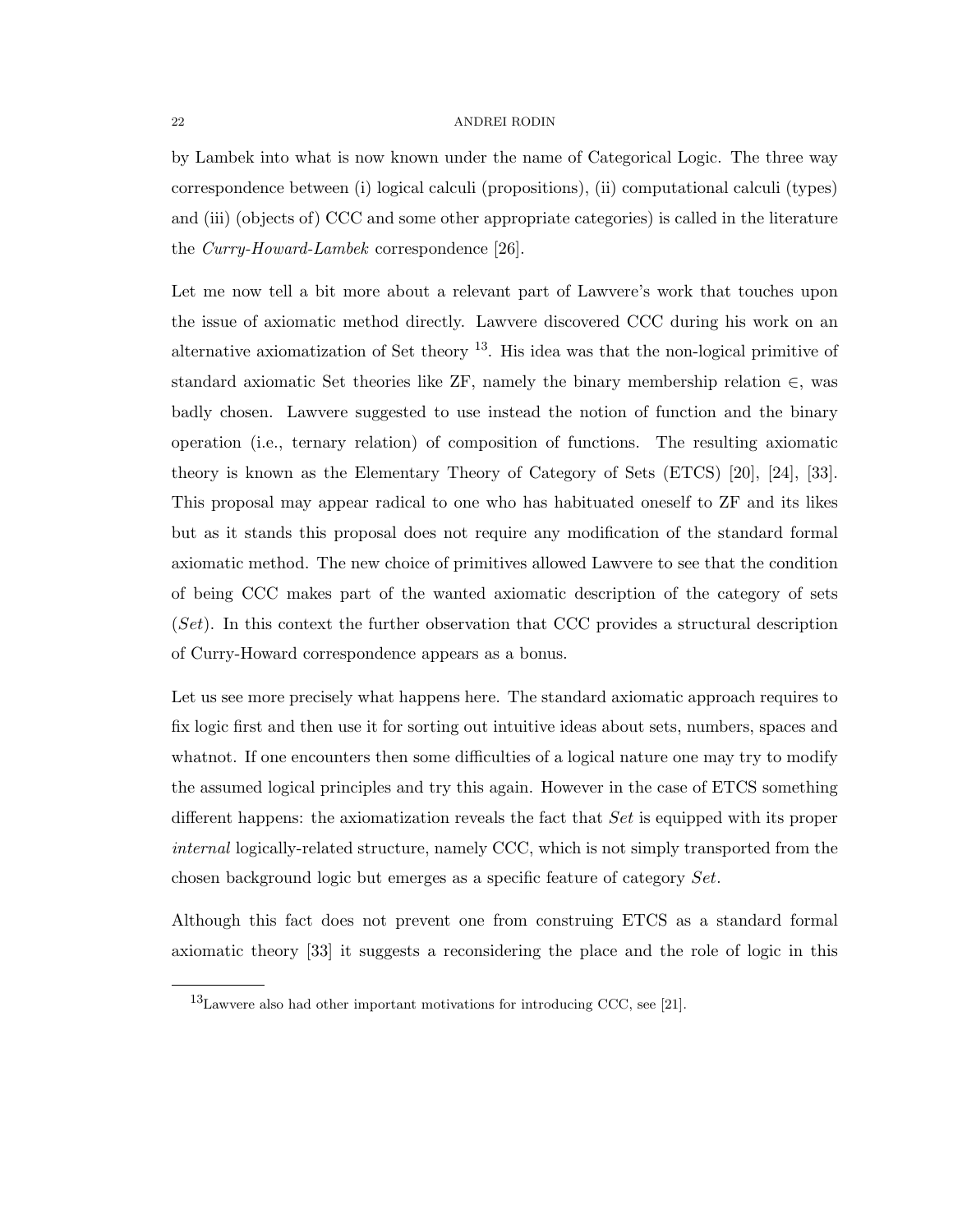theory. In the next Section we shall see how the similar case of axiomatic Topos theory connects to the idea of constructive axiomatic method.

# quick

#### 7. Topos theory

The concept of *topos* first emerged in Algebraic Geometry in the circle of Alexandre Grothendieck around 1960 as a far-reaching generalization of the standard concept of topological space and didn't have any special relevance to logic. In his seminal paper [22] Lawvere provided an axiomatic definition of topos called today *elementary* topos <sup>14</sup>. Like ETCS the axiomatic theory of elementary topos does not bring by itself any unusual notion of axiomatic theory. However any systematic exposition of topos theory contains a chapter on the *internal logic* of a topos. In standard textbooks the internal logic is introduced as an extra feature on the top of the basic topos construction [33], [27]. As usual it has a syntactic part (Mitchel-B´enabou language) and a formal semantic part, which interprets the Mitchel-B´enabou syntax in terms of constructions available in the base topos (Kripke-Joyal semantics). Kripke-Joyal semantics assigns to symbols and syntactic expressions, which have an intuitive logical meaning (logical connectives, quantifiers, truth-values, etc.), explicit semantic values, which otherwise can be called *geometrical* (since the base topos is a generalized space). This is not something wholly unprecedented in the history of the 20th century logic: think, for example, of Tarski's topological semantics for Classical and Intuitionistic propositional logic [49]. However this feature of Kripke-Joyal semantics makes it quite unlike a notion of semantics derived from the idea of interpreting a formal theory by assigning explicit semantic values only to its non-logical elements (compare Section 2 above).

<sup>14</sup>The title "elementary" reflects the fact that Lawvere's definition (unlike Grothendieck's original definition) is expressible in the standard first-order formal language [33]. The concept of elementary topos is more general than that of Grothendieck topos: there are elementary toposes, which are not Grothendieck toposes. A precise axiomatic characterization of Grothendieck toposes is given by *Giraud's axioms*, see [27], p. 575.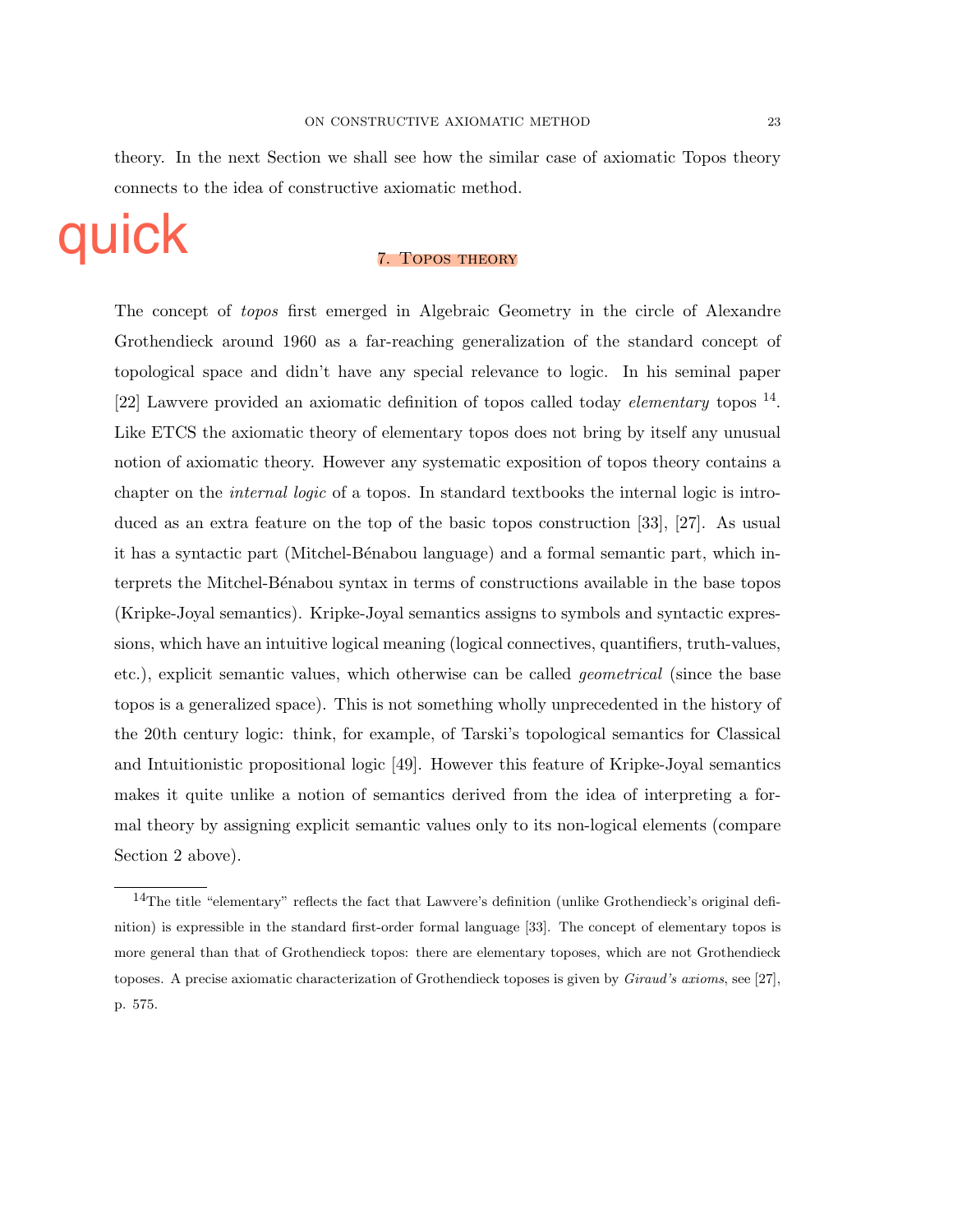Internal logic *L<sup>T</sup>* can be used for developing further axiomatic theories "internally" in given topos *T*. It also provides an additional "internal" description of *T* itself ([33], Ch. 16). If one looks at Lawvere's [22] where the axioms for elementary topos first appeared in the press, one can see that namely the *internal* logical analysis of topos concept allows Lawvere to formulate these axioms: Lawvere observes that the internal logical properties of general topos and the internal logical properties of *Set* share the CCC property (cartesian closedness) and this observation helps him to obtain the wanted axioms for Topos theory through a modification of ETCS axioms. Although Lawvere didn't use the notion of internal logic of a given category in its explicit form of Mitchel-Bénabou language, he figured out how standard logical concepts (propositional connectives, truth-values, modality, etc.) can be "encoded" into this given category:

[A] Grothendieck "topology" appears most naturally as a modal operator, of the nature "it is locally the case that", the usual logical operators, such as  $\forall$ ,  $\exists$ ,  $\Rightarrow$  have natural analogues which apply to families of geometrical objects rather than to propositional functions.  $\Box$  In a sense logic is a special case of geometry. ( [22], p. 329)

I consider this Lawvere's observation as a genuine *logical* analysis of Grothendieck's geometric topos concept and at the same time observe that it is quite unlike the kind of logical analysis, which led Hilbert to his axiomatic theory of Euclidean geometry [10]. Unlike Hilbert, Lawvere does not use logic as a ready-made tool (recall Hilbert's "unalterable laws of logic") for sorting out certain informal geometrical concepts. Instead Lawvere's analysis reveals a specific logical framework *within* the given geometrical concept. This internal logical framework remained wholly unnoticed by Grothendieck and his collaborators when they first developed the topos concept.

One may argue that the specific character of Lawvere's logical analysis, which I have just stressed, can matter only when we are talking about the way and the context in which the axioms for the elementary topos have been first obtained but not when we are talking about the axiomatic topos theory in its accomplished form. This argument goes through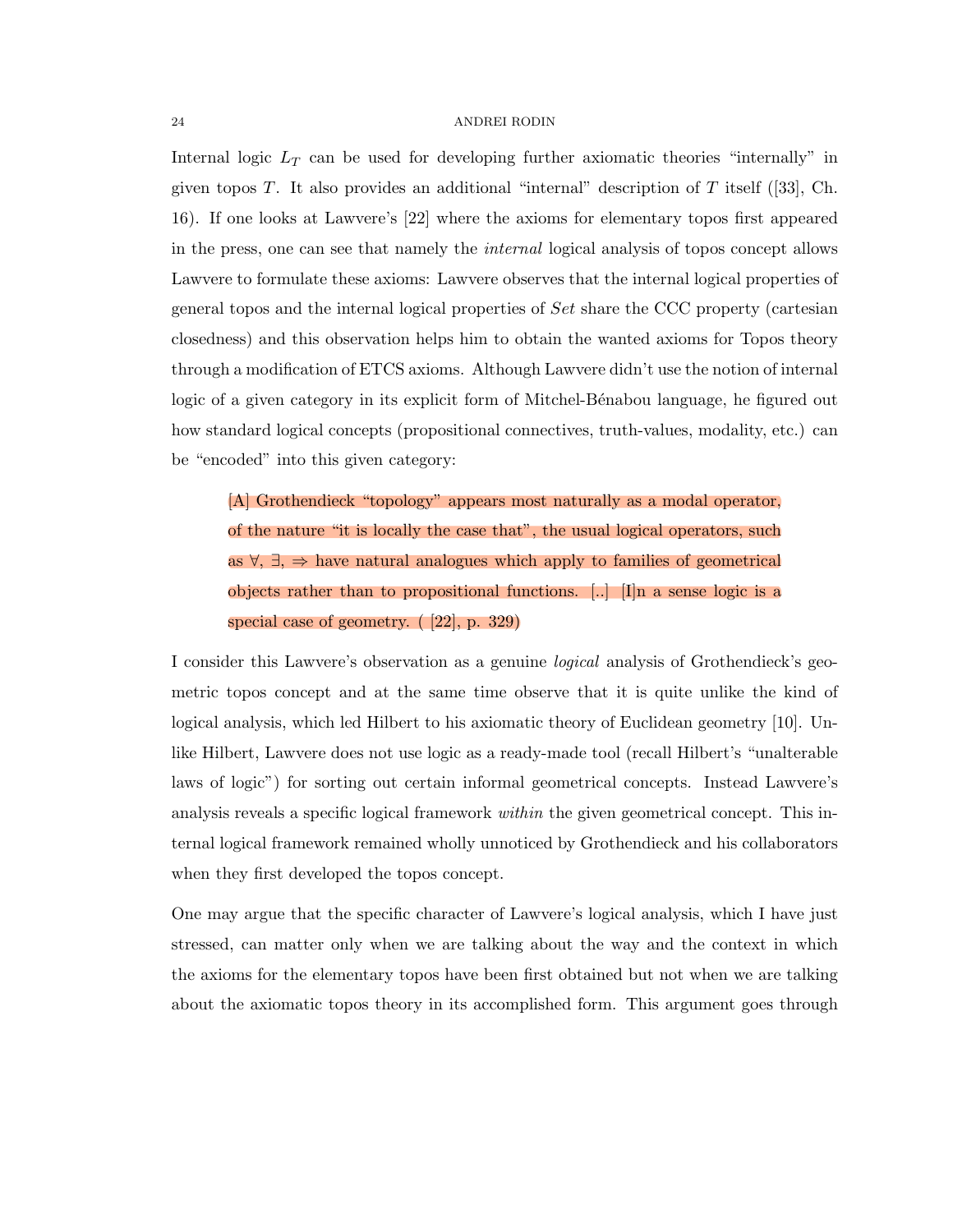as far as one uses the received notion of axiomatic theory for distinguishing the final result from the context of its discovery. However this case suggests a reconsidering of this received notion. Indeed Lawvere's dictum "logic is a special case of geometry" is *incompatible* with the construal of Topos theory as axiomatic theory in the received sense of "axiomatic". For the standard architecture of axiomatic theories is based on the assumption according to which the scope of logic *L* used for building some theory *T* is *broader* than the scope of *T*. By this I mean precisely that *L* can be used not only for reasoning in *T* but also for reasoning elsewhere, say, in theory  $T'$ . Let  $T$  be the standard axiomatic Topos theory as in [33], *L* be Classical (or Intuitionstic) first-order calculus and *T'* be ZF (or its Intuitionistic version). I can see no sense in which *L* can be called as a special case of geometry in this standard setting. Logic *L* can rather be described here as a common background for a large spectrum of theories, which includes geometrical as well as non-geometrical theories.

At the same time Lawvere's idea of logic as a part of geometry makes perfect sense if by *T* one understands a hypothetical *constructive* axiomatic theory of toposes (in the sense of "constructive" specified in Section 4 above) and by *L* - the propositional segment of *T*. Since *T* is a geometrical theory (because toposes belong to geometry) its objects are geometrical objects. These geometrical objects are of various types including the type of propositions. Thus propositional objects  $15$  are geometrical objects of sort and logic, by Lawvere's word, is a special case of geometry.  $16$ .

By the date such a constructive axiomatic theory of toposes doesn't exists in an accomplished form. However I have shown in this Section how Lawvere's work on axiomatization

<sup>15</sup>As we shall shortly see in MLTT such objects are identified with *proofs* of their corresponding propositions.

<sup>16</sup>Lawvere's general ideas about logic are strongly motivated by Hegel's logic and in particular by Hegel's distinction between the *objective* and the *subjective* logic. Hegel's inclusion of the subjective logic into the objective logic corresponds to Lawvere's inclusion of logic into geometry. For further details see [42], Section 5.8.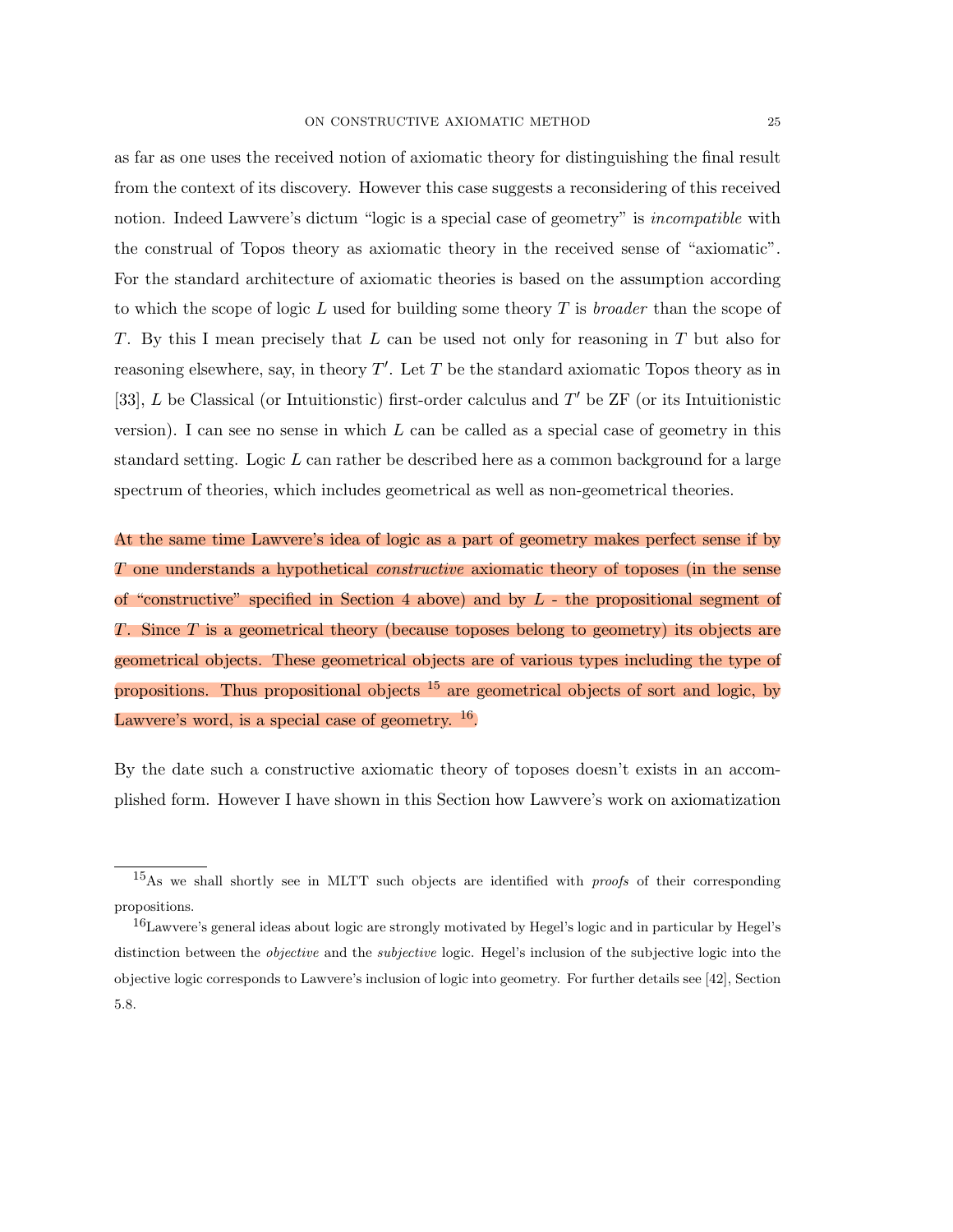of Topos theory relates to the idea of constructive axiomatic theory <sup>17</sup>. In the next Section I describe a more recent theory which uses a constructive axiomatic architecture explicitly and thus serves me as a major motivation for this concept (along with historical motivations mentioned in Section 4.2 above).

## HOMOTOPY TYPE THEORY AND UNIVALENT FOUNDATIONS focus!

Homotopy Type theory (HoTT) is a recently emerged field of mathematical research, which has a special relevance to philosophy and logic because it serves as a basis for a new tentative axiomatic foundations of mathematics called the *Univalent Foundations* (UF)[51], [6]. In this paper I do not attempt to review HoTT and UF systematically but only describe a special character of its axiomatic architecture.

HoTT emerged through a synthesis of two lines of research, which earlier seemed to be quite unrelated: geometrical Homotopy theory and logical Type theory. The key idea is that of modeling types (including the type of propositions) and terms (including proofs) in Type theory by spaces and their points in Homotopy Theory. Beware that along with basic spaces Homotopy theory also studies *path spaces* where "points" are paths in the basic spaces, spaces of "paths between paths" called *homotopies*, spaces of "paths between paths between paths" and so on. All these higher-order spaces are also used for interpreting types.

Like in Topos theory, in HoTT geometry and logic are glued together with appropriate category-theoretic concepts. The central categorical concept used in HoTT is that of  $\omega$  – groupoid. In the standard category theory a groupoid is defined as a category where all morphisms between objects are reversible, i.e., are isomorphisms.  $\omega$ -groupoid is a highercategorical generalization of this concept (called in this context 1-groupoid) where usual morphisms are equipped by morphisms between morphisms (called 2-morphisms), further

<sup>&</sup>lt;sup>17</sup>For a discussion on constructive aspects of Category theory and Topos theory see [34]. This discussion is useful but it ignores the aspect of constructivity, which I just have stressed in the main text.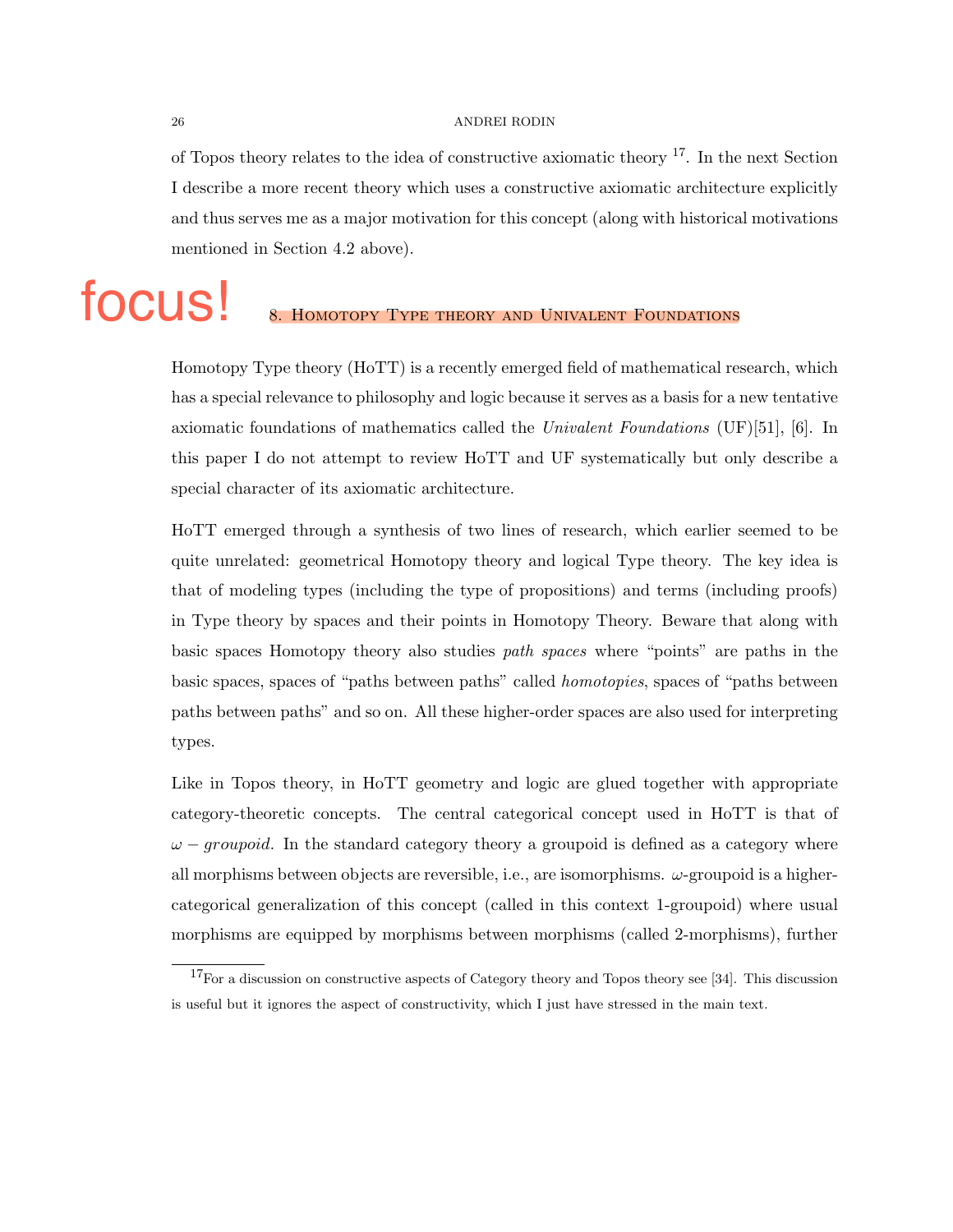morphisms between 2-morphisms (called 3-morphisms) and so on up to the first infinite ordinal  $\omega$ ). An analogy between spaces equipped with paths between points, homotopies between those paths, etc. is straightforward. It allows for mixing the geometrical and the categorical languages and talk interchangeably, e.g., about "spaces of paths", "groupoids of paths" and "groupoids" *simpliciter*.

The axiomatic HoTT uses Constructive Type theory with depended types due to Martin-Löf [32] (MLTT) for turning the tables at this point. The notion of  $\omega$ -groupoid aka space aka homotopy type is taken as primitive while the notions of proposition, set, (onedimensional) groupoid, category, etc. are construed as derived notions with MLTT. Types (and, in particular, propositions) and terms (and, in particular, proofs) in MLTT are interpreted, correspondingly, as spaces and points of these spaces. I skip further details. The obtained interpretation of MLTT in the categorically construed Homotopy theory directly translates all constructions in MLTT into geometric constructions. Then one may consider some further axioms such as the Axiom of Univalence (AU), which gives its name to the Univalent Foundations. In this paper I consider HoTT (with or without AU) only as an axiomatization of modern Homotopy theory. The idea of UF according to which HoTT can be used for developing the rest of mathematics has no bearing on my argument but implies that the special character of HoTT axiomatic architecture may be of general importance for logic and mathematics.

The constructive character of HoTT is already fully present in MLTT. Unlike ZF and other standard formal axiomatic theories, MLTT is *not* a system of propositions or propositional forms. MLTT construes propositions as a particular type of things among other non-propositional types  $18$ . It comprises rules, which apply to types and their terms in general and to propositions and their proofs in particular. In MLTT, "the mathematical activity of *proving a theorem* is identified with a special case of the mathematical activity

discuss!

!!

<sup>&</sup>lt;sup>18</sup>By propositions I mean here what in [6] is called "mere propositions": a type P is a mere proposition if for all  $x, y : P$  we have  $x = y$  (op.cit. p. 103). In a more general sense each type can be described as a proposition through the Curry-Howard correspondence.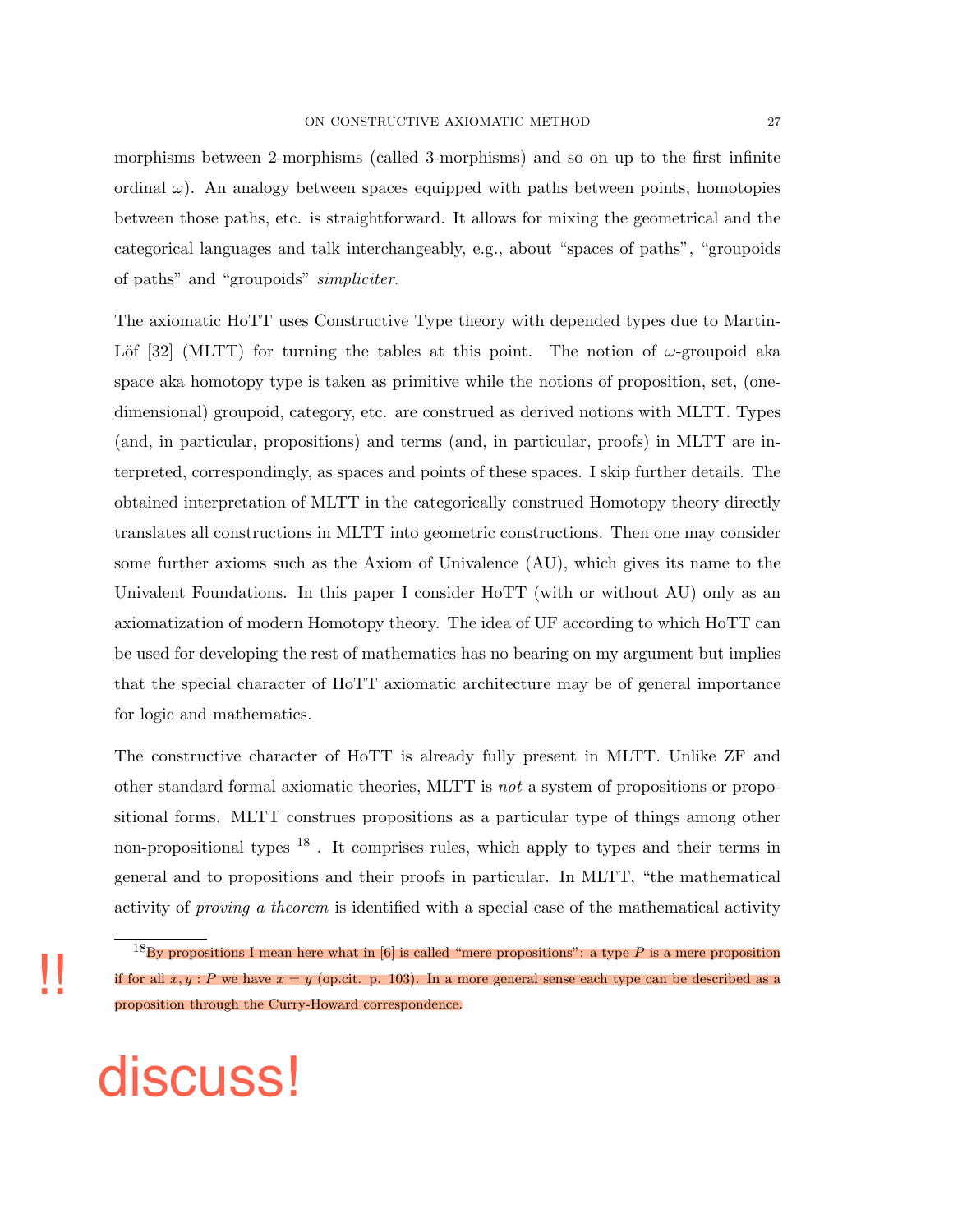of *constructing an object* - in this case, an inhabitant of a type that represents a proposition" ([6], p. 17). Since in MLTT the object construction does *not* reduce to proving propositions this theory qualifies as constructive axiomatic theory (in the relevant sense) but not as an axiomatic theory in the received sense. The unusual perspective on logic supported by MLTT has been earlier noticed by Michael Rathjen and described in the following words:

The interrelationship between logical inferences and mathematical constructions connects together logic and mathematics. Logic gets intertwined with mathematical objects and operations, and it appears that its role therein cannot be separated from mathematical constructions. [..] [L]ogical operators can be construed as special cases of more general mathematical operations.  $([41], p. 95)^{19}$ 

The homotopical interpretation of MLTT (namely, the  $\omega$ -groupoid interpretation) brings geometry into the picture  $^{20}$  and thus makes this case more similar to Euclid's. For example, MLTT validates the following rule (as a special case of a more general rule that I shall not discuss):

### (F): Given types A, B to produce type  $A \rightarrow B$  of functions with domain A and codomain *B*.

Under the homotopical interpretation this rule becomes

<sup>&</sup>lt;sup>19</sup>Notice the analogy with Lawvere's view on logic as a special case of geometry.

<sup>&</sup>lt;sup>20</sup>In addition to the homotopical  $\omega$ -groupoid model HoTT with AU has other "natural" models [2]. Studying and comparing these models from an unified viewpoint largely remains an open research problem. However the  $\omega$ -groupoid model plays a special role in foundations of mathematics because it supports the idea of reconstructing the world of today's everyday mathematics using homotopy types as its building blocks. This idea represents what Marquis calls the "geometrical point of view" in foundations of mathematics [30], [31], which this author opposes to the more familiar Quinean "logical point of view" [40]. I leave a further discussion on this foundational issue for another occasion.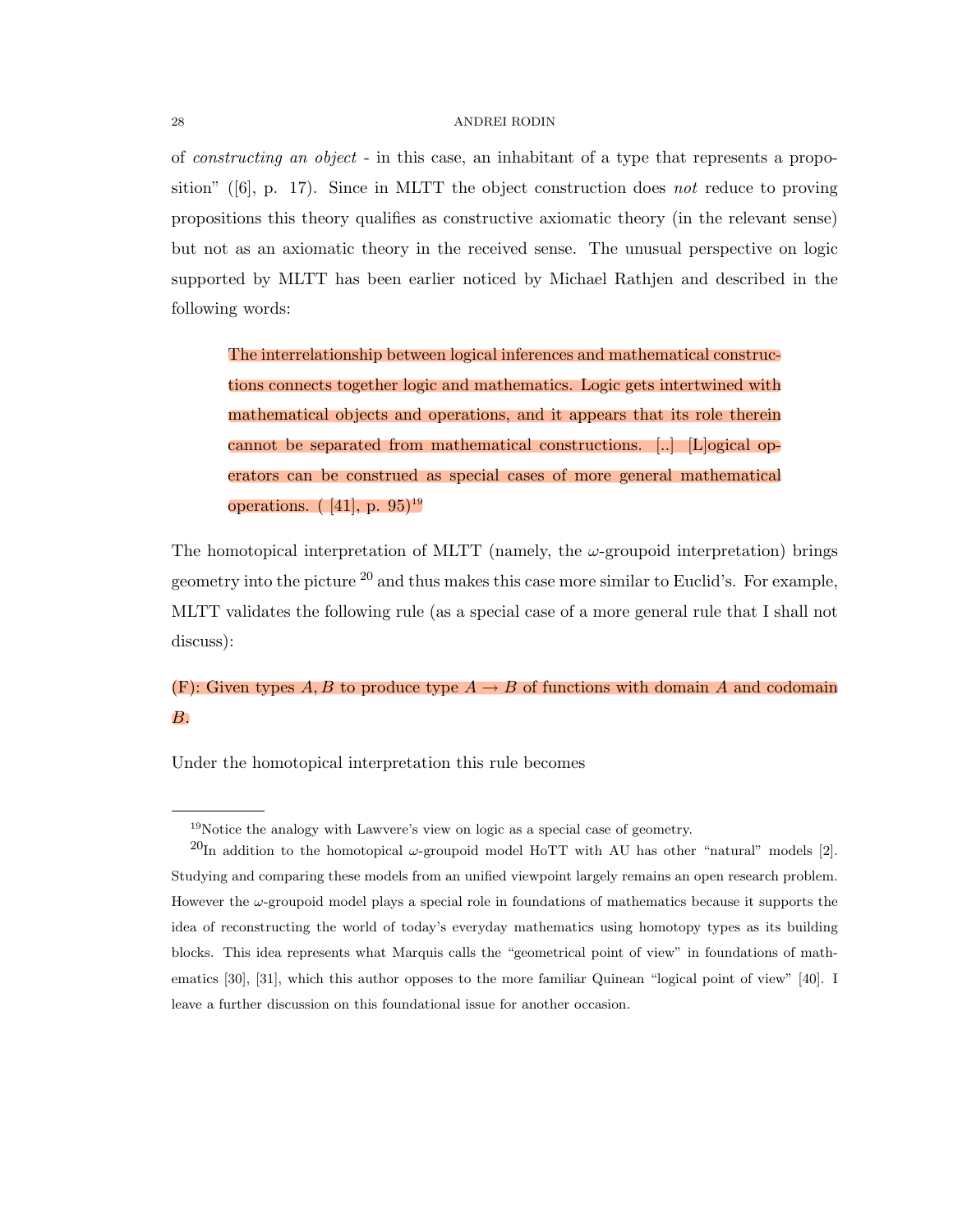## (HF): Given spaces A, B to produce space  $A \rightarrow B$  of continuous maps from space A to space *B*,

which has the same form as Euclid's First Postulate allowing for producing a straight line from a given point to another given point  $2^1$ . Once again I would like to stress that the non-propositional form of  $(F)$  and  $(HF)$  just as the non-propositional form of Euclid's Postulates 1-3 is not only a matter of one's favorite style of axiomatic presentation. The case of MLTT/HoTT allows us to see this more clearly than Euclid's case. The type difference in general and the difference between the type of propositions and non-propositional types in particular belongs to the core of MLTT/HoTT, so we cannot switch here between different types for free. Surely (F) and (HF) can be given a propositional form in a meta-language. However this remark has no bearing on my argument since we are now talking about MLTT and HoTT (i.e., develop an informal metatheory of these theories if one likes) but not discussing the logical form of possible representations of MLTT and HoTT in metatheories of these theories. In MLTT/HoTT propositions has their proper place and rules (F)/(HF) also have their proper place. These places are different. Metatheoretical propositional translations of (F)/(HF) do not belong to MLTT/HoTT and cannot be treated on equal footing with those propositions, which do so. It would be interesting to develop a formal theory of possible metatheoretical propositional translations for rules in MLTT/HoTT and I leave this task for a future research. So far I only claim that the propositional translation of these rules is a meta-theoretical procedure but not just a possible informal interpretation of the same formal structure.  $22$ . Claiming that HoTT is a constructive axiomatic theory I need to pay a particular care for disambiguating the term "constructive" properly. MLTT is constructive in a strong sense, which makes this theory *computable*. It is not known to the date whether or not HoTT with AU is constructive in the same strong sense or not; prima facie it is not ([6], p. 11). But in any event HoTT with AU *is* constructive in the sense of being constructive which I use in this paper. This amounts to saying that

 $^{21}$ For another analogy between HoTT and Euclid's geometry see [6], p. 56-57.

 $^{22}$ Compare Section 5 above on propositional translation of Euclid's Postulates 1-3.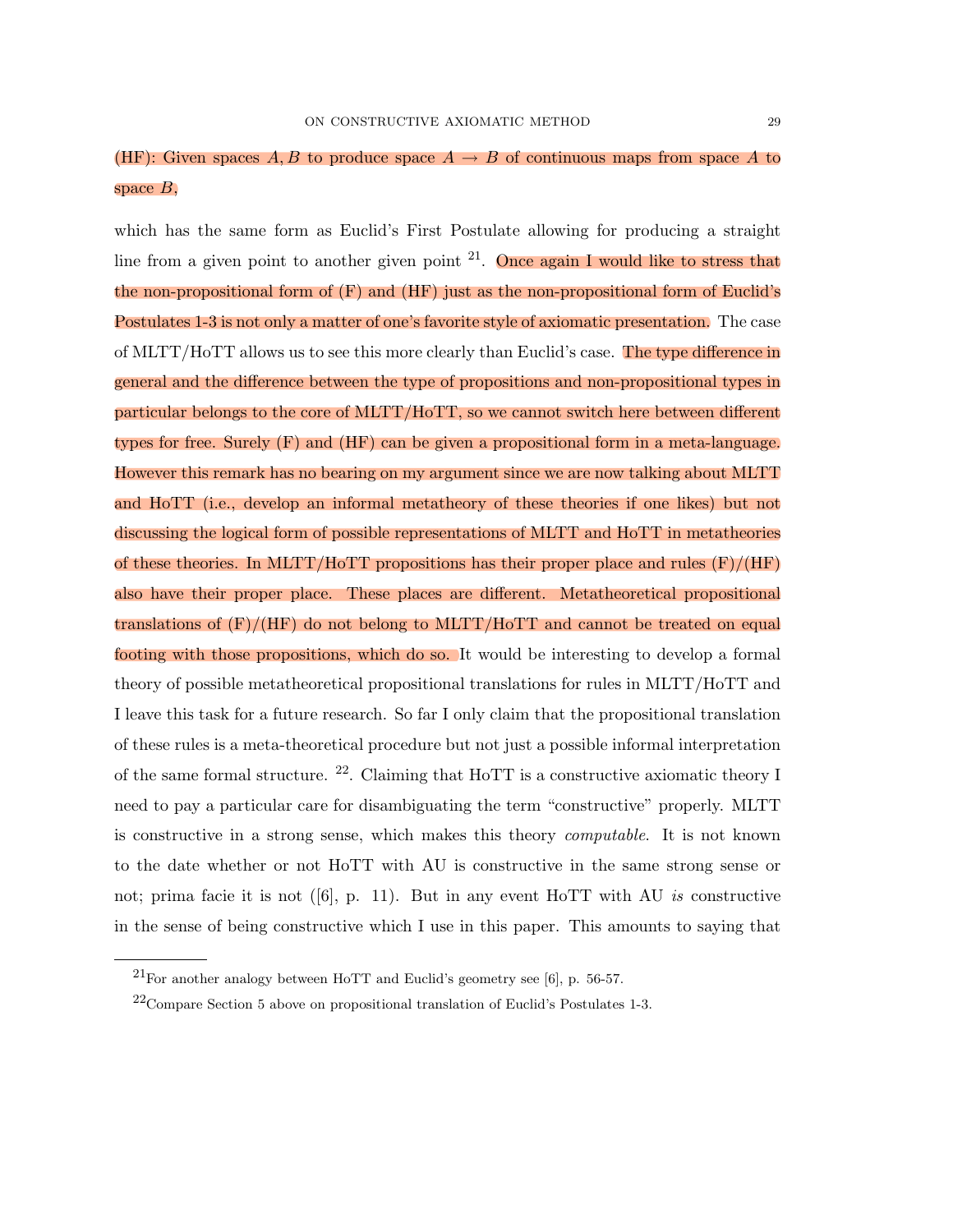HoTT with AU includes non-propositional types along with the type of propositions. As I have already said HoTT inherits this feature from MLTT. However only in HoTT the nonpropositional types are identified as types of certain geometrical objects while in MLTT in its original form such types are presented as a bare type-theoretic abstraction.

#### 9. WHAT IS CONSTRUCTIVE AXIOMATIC METHOD?

In the preceding Sections I motivated, introduced and demonstrated with some examples the concept of constructive axiomatic theory. In this final Section I would like to evaluate this concept from an epistemological viewpoint. As my point of departure I shall take Hintikka's recent paper [16] where the author defends a semantic version of received axiomatic method and analyses its epistemological significance. I shall try to show that this received method of theory-building is not self-sustained (both logically and epistemically) and needs to be supported by a constructive method like one used in HoTT.

Hintikka:

What is crucial in the axiomatic method [..] is that an overview on the axiomatized theory is to capture all and only the relevant structures as so many models of the axioms. ([16], p. 72)

Where these structures come from? Hintikka gives the following answer:

The class of structures that the axioms are calculated to capture can be either given by intuition, freely chosen or else introduced by experience (ib., p. 83)

One may wonder how a mathematical structure or a structure of some different sort can be "given" or "introduced" without being construed axiomatically beforehand. Should we take at this point a Platonistic view according to which mathematical structures in some form exist independently of our axiomatic descriptions of these structures? Hintikka's answer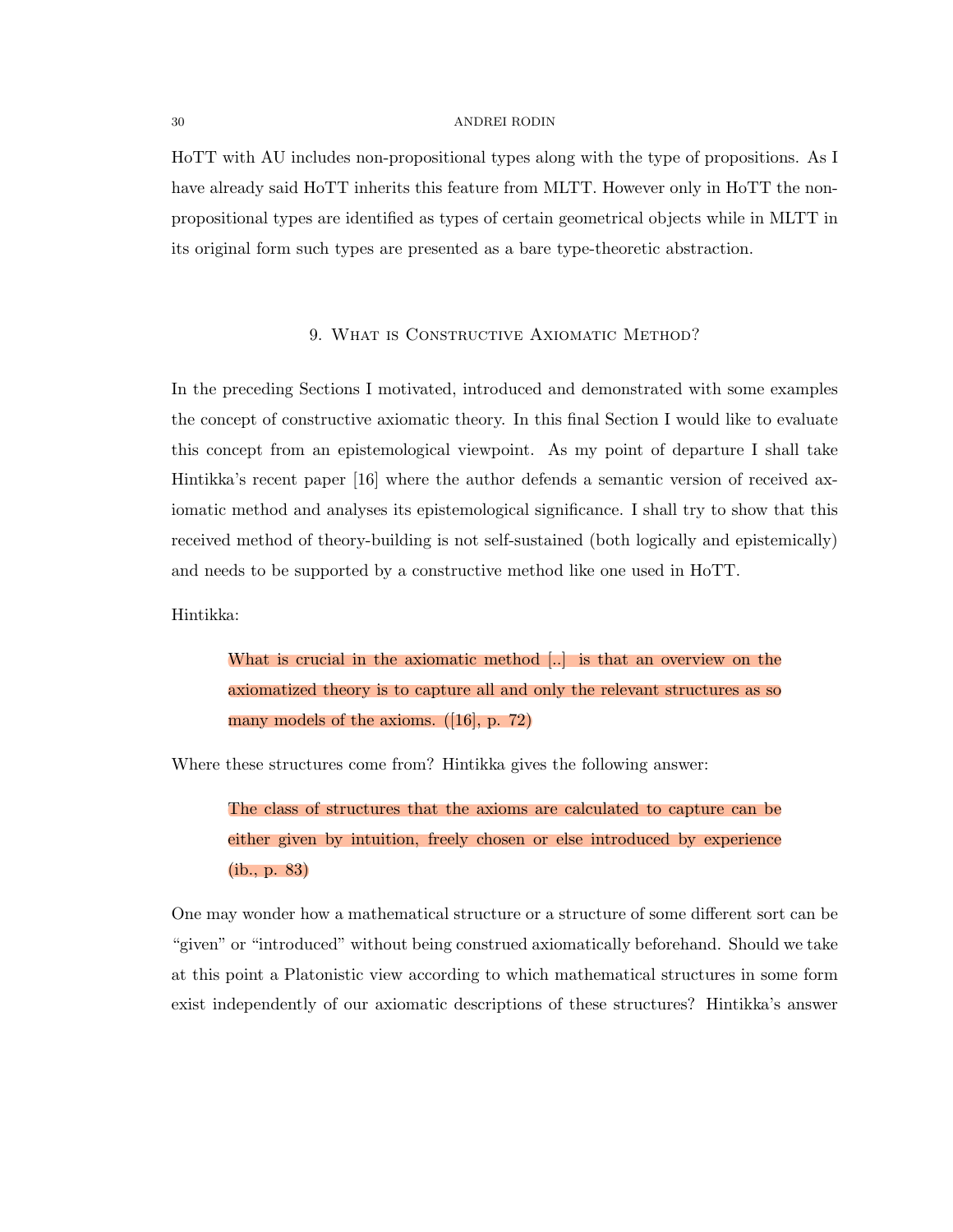is different. He rejects the notion of intuition understood as an intellectual analogue of sense-perception and describes the relevant notion mathematical intuition as follows:

[N]ew logical principles are not dragged [..] by contemplating one's mathematical soul (or is it a navel?) but by active thought-experiment by envisaging different kinds of structures and by seeing how they can be manipulated in imagination. [..] [M]athematical intuition does not correspond on the scientific side to sense-perception, but to experimentation. (ib., p. 78)

Thus we get the following picture. Building an axiomatic theory is a complicated two-way process; it is a game with Nature (and perhaps also with Society) where raw empirical and intuitive data effect one's axiomatic construction in progress while this construction in its turn effects back one's choice of further data, which become in this way less raw and more structured. Asking where the process starts exactly is the chicken or the egg kind of question. Hintikka's IF logic with its intended game-theoretic semantics provides a precise mathematical model for such games [37].

My concern is about the kind of games that we need to play with Nature for doing science and mathematics. Although yes-no questioning games indeed play an important role in science and perhaps also in mathematics I claim that this is only the top of an iceberg. The main body of this iceberg is filled by mathematical and empirical constructive activities such as designing new experiments. Considering applications of mathematics outside the pure science we may also mention the importance of mathematics for engineering. In order to design a bridge or a particle accelerator one usually plays with certain mathematical *models* of these things, not with formal axioms.

Since such activities qualify as instances of Hintikka's "active thought-experiment" I hardly diverge from Hintikka up to this point. The divergence comes next. I don't grant Hintikka's view according to which the mathematical thought experimentation is, generally, a spontaneous activity, which should be studied by "empirical psychologists" rather than logicians and epistemologists (ib. p. 83). I observe that constructive axiomatic theories like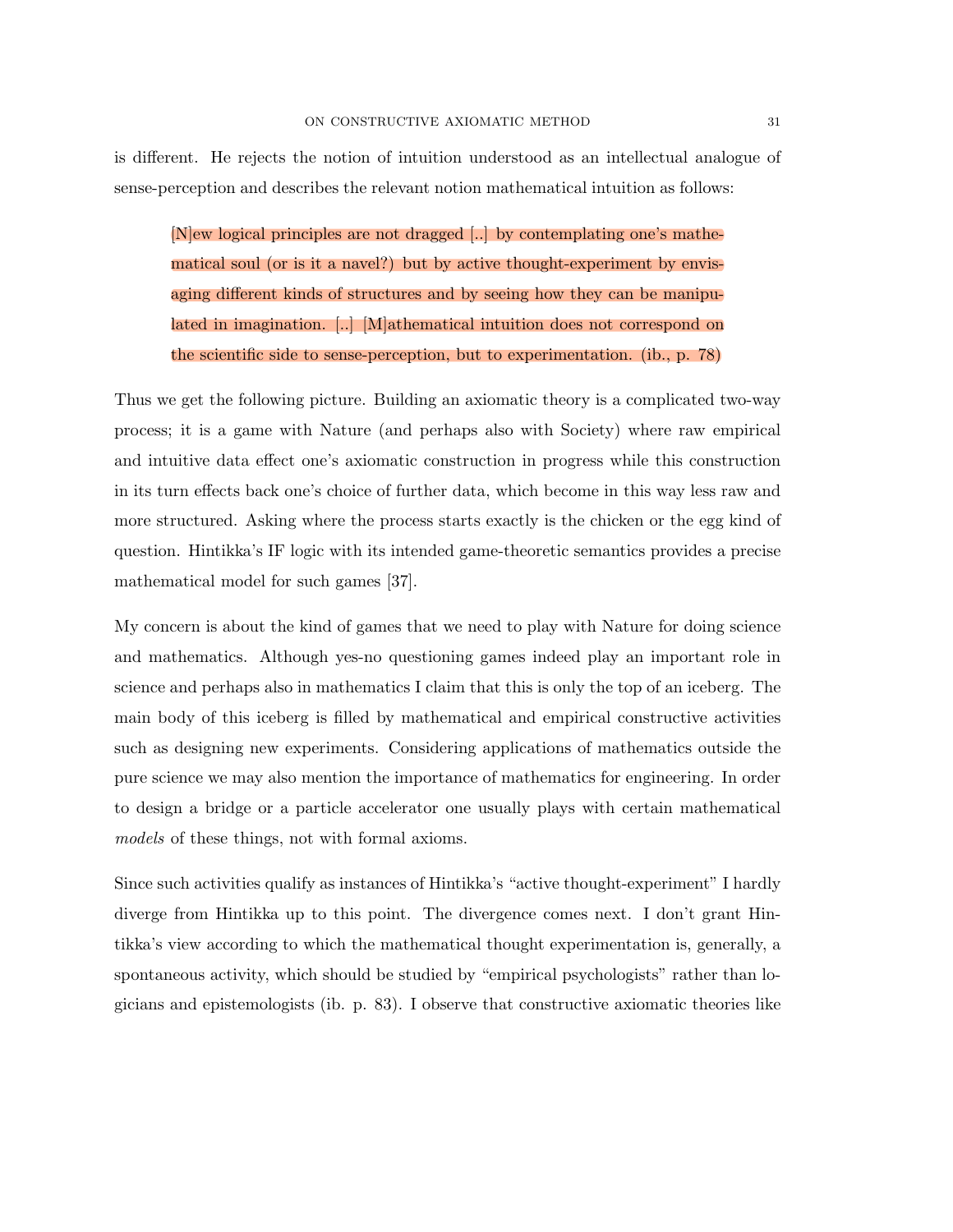Euclid's geometry, Newton's mechanics, Lawvere's axiomatic Topos theory and Voevodsky's HoTT-UF greatly increase one's capacities of mathematical thought experimentation by providing basic elements (like points and straight lines in Euclid) and precise rules (like Euclid's Postulates) for it. I understand that the spontaneity may play a creative role in mathematics and science just like elsewhere but I claim that *typically* a *constructive* axiomatic organization of science and mathematics makes the thought experimentations in these fields richer and more powerful. Compare playing with pieces of wood with playing chess. Such an organized but rather than wholly spontaneous mathematical thought experimentation is typically used for building mathematical models of physical phenomena, designing bridges, particle accelerators etc.

What is at issue here is how an axiomatic theory controls its semantic contents. Propositional axiomatic theory *T* (i.e. an axiomatic theory in the standard sense) motivated by certain intended model *M* controls *M* through the *truth-evaluation* of its axioms and theorems in *M*. Following Hintikka I shall understand the relation of logical inference in *T* as the *semantic* consequence relation. Having granted this I claim that such a method of axiomatic control is not effective because the concept of semantic consequence is highly sensitive to one's basic semantical setting. As long as the semantic consequence is discussed with respect to intuitive structures coming from the air (intuition, free choice, experience) it remains an imprecise intuitive idea itself. I agree with Hintikka that this fact does *not* imply that one has here the choice between appealing to irrational resources and giving up the semantical view on logical consequence altogether (ib., p. 77-78). In order to construe the relation of semantic consequence with a mathematical precision one should fix some *formal semantics*, which allows for doing the truth-evaluation properly (like in the case of Kripke-Joyal semantics for topos logic)  $^{23}$ . For this end one needs to build a basic

<sup>23</sup>In order to construe a notion of semantic consequence for given formal language *L* one needs to

<sup>-</sup> fix a formal semantics *M* for that language

<sup>-</sup> take a collections *A<sup>T</sup>* of well-formed formulas of *L* (which may express axioms of a given theory *T* formalized with *L*)

<sup>-</sup> specify the class *M*(*A<sup>T</sup>* ) of models of *A<sup>T</sup>* by evaluating formulas from *A<sup>T</sup>* in *M*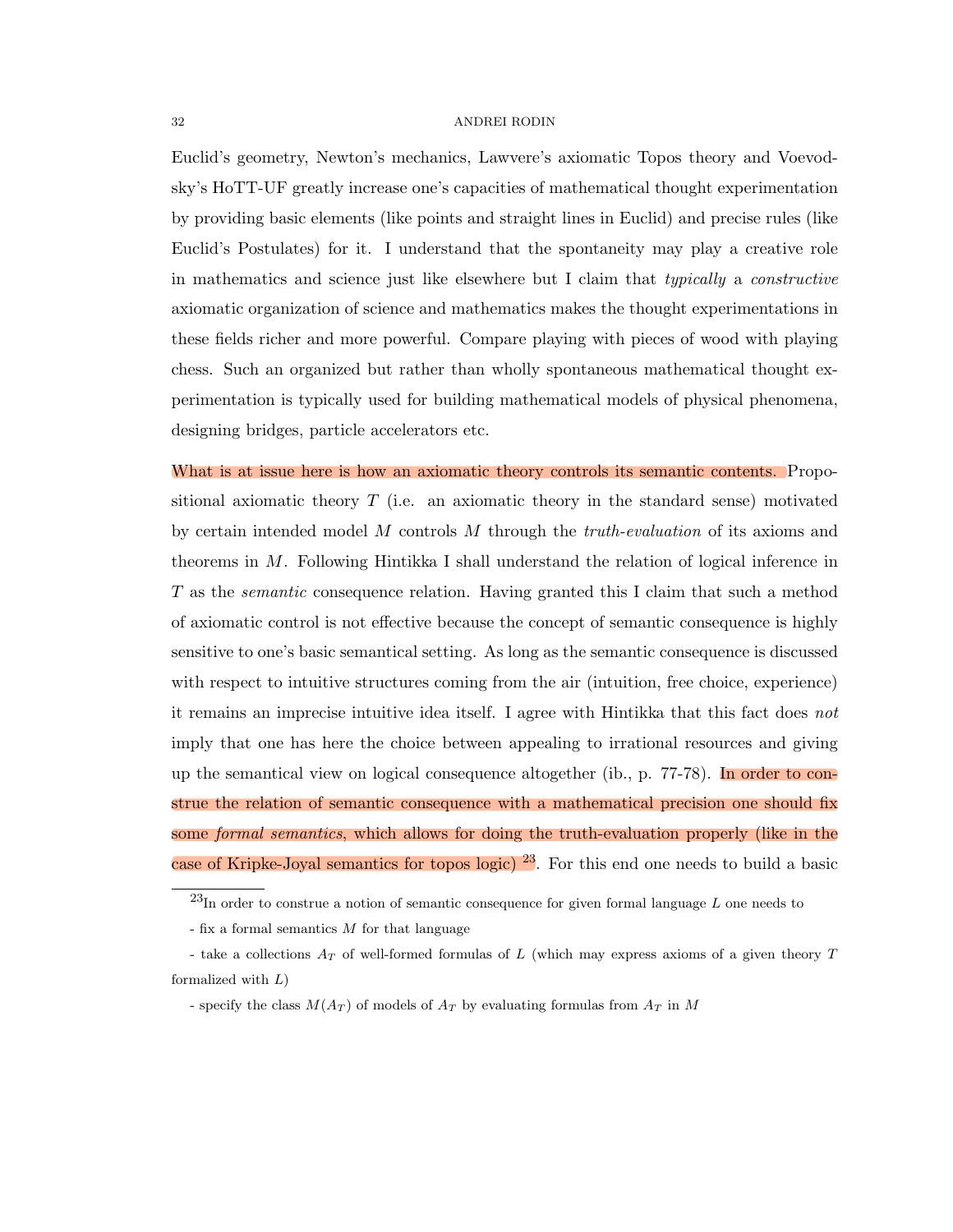mathematical model (in the sense of "model" used in science rather than Model theory) of the appropriate class of intended structures suggested us by intuition, experience and what not. The yes-no questioning games by themselves cannot bring about such a basic semantic model because, recall, the wanted model is supposed to allow us to make the truth-evaluation properly. Unless such a semantic framework is established one is not in a position to give to yes-no questions definite answers. The wanted semantic framework cannot be obtained from intuition and experience directly but it can be built through appropriate mathematical constructive procedures.

The above analysis suggests that the truth-evaluation is an advanced rather than basic feature of mathematical and other theories  $^{24}$ . Unlike Topos theory, HoTT in its existing form has no resources for doing truth-evaluation internally. But there is a "general consensus" that an internal truth-evaluation for HoTT can be construed within a higher-order topos structure in which HoTT would play the role of internal language ([6], p. 12).

Mathematics and science not only seek truths and logical relations between those truths but also look for effective methods of doing this and that. These two kinds of knowledge are known in the literature as the *knowledge-that* and the *knowledge-how* [8]. The former kind of knowledge is propositional but the latter is not. From historical and biological points of view it appears plain that the knowledge-how is a more primitive form of knowledge, which can be reasonably attributed to certain other animals than humans. Propositional knowledge is more advanced and special and it can hardly exist without a developed human-like language. This is why it is plausible that the knowledge-how does not necessarily depend on some knowledge-that. At the same time at least such a developed form of knowledgethat as a propositional axiomatic theory clearly does depend on certain knowledge-how,

Formula  $\phi$  is called a semantic consequence of  $A_T$ , in symbols  $A_T \models \phi$ , iff  $\phi$  is a tautology in  $M(A_T)$ .

<sup>&</sup>lt;sup>24</sup>In *that* sense I agree with Hilbert when in [11] he claims the priority of the propositional axiomatic presentation over the non-propositional genetic presentation (see Section 3 above). However I disagree with the view according to which a final form of propositional axiomatic presentation can and should not depend of any genetic presentation (whether or not this latter view is Hilbert's).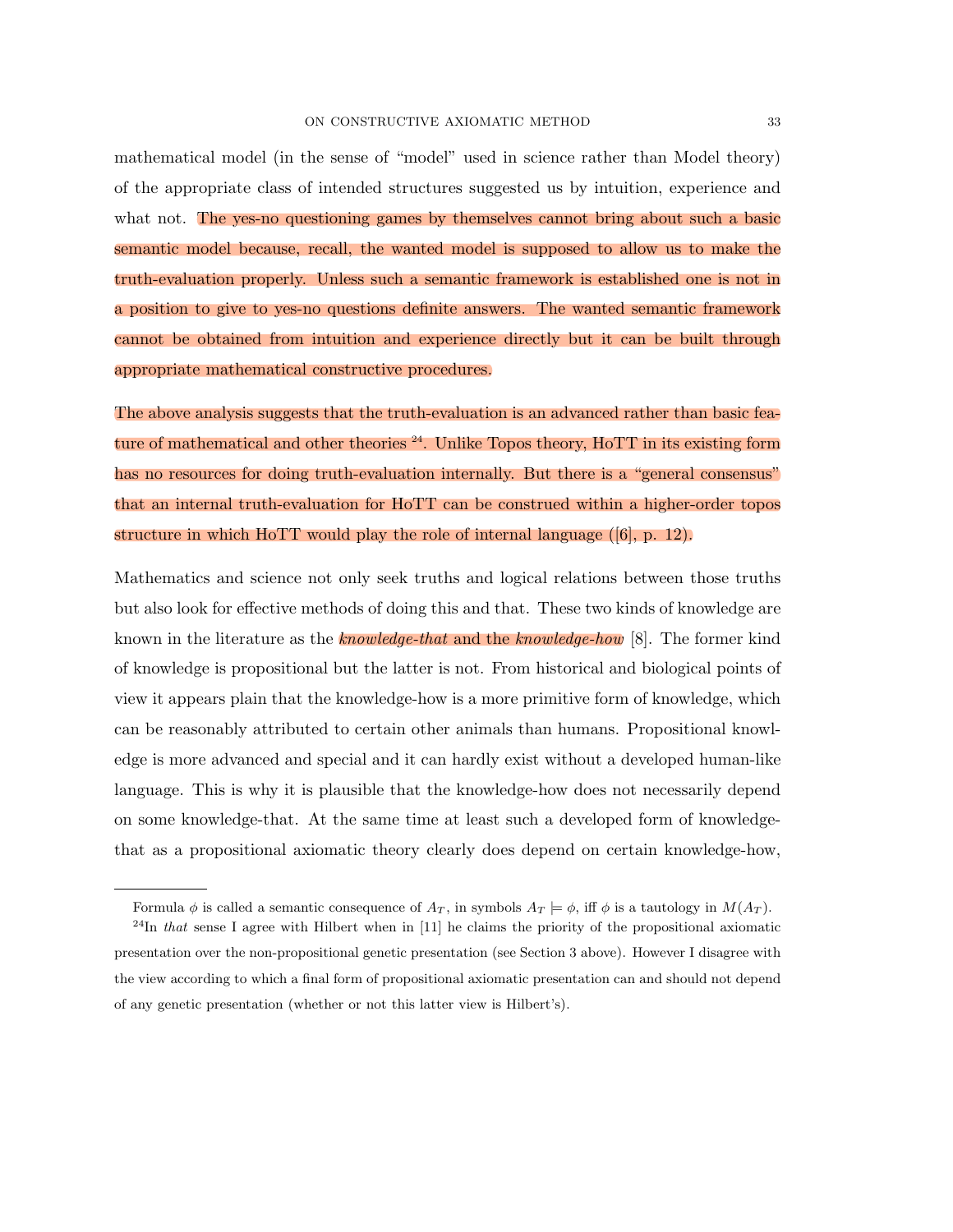namely, on the logical knowledge of how to derive theorems from the axioms. In this paper I have shown that this logical knowledge-how in its turn requires knowing how to build certain mathematical construction of non-propositional types.

As far as we are talking about logical and epistemological analysis of *scientific* knowledge there is a tendency to reduce such knowledge to the relevant knowledge-that and separate the associated knowledge-how (perhaps except the purely logical knowledge-how) either into the special domain *applied* science (and applied mathematics) or into the special domain of *scientific practice*. In this paper I have shown that such a separation doesn't work for certain mathematical theories because in these cases the two types of knowledge are interlaced at the very atomic level of theoretical reasoning. On the basis of the epistemological considerations presented in this Section I conjecture that the studied cases are not exceptional, so the received notion of axiomatic theory as a bare system of propositions cannot be an adequate theoretical model of an average mathematical theory. The lack of substantial applications of the received form of the axiomatic method in today's mainstream experimental science stressed by Fraassen back in 1980 [50]) suggest that the received notion of axiomatic theory does not adequately represent physical and other scientific theories either.

On the positive side I proposed in this paper a notion of constructive axiomatic theory, which can present the knowledge-how (in the form of systems of rules) and the knowledgethat (in the usual propositional form). The epistemological considerations presented above in this Section suggest that this sort of axiomatic theories may be more appropriate in science than the axiomatic theories in the received sense of the term. For recent attempts to apply (what I call) the constructive axiomatic approach in physics see  $[?], [?].$  This issue needs a separate discussion, which I leave for another occasion.

#### **REFERENCES**

[1] S.N. Artemov. Kolmogorov and gödel's approach to intuitionistic logic: Current developments. *Russian Mathematical Surveys*, 59(2):203–229, 2004.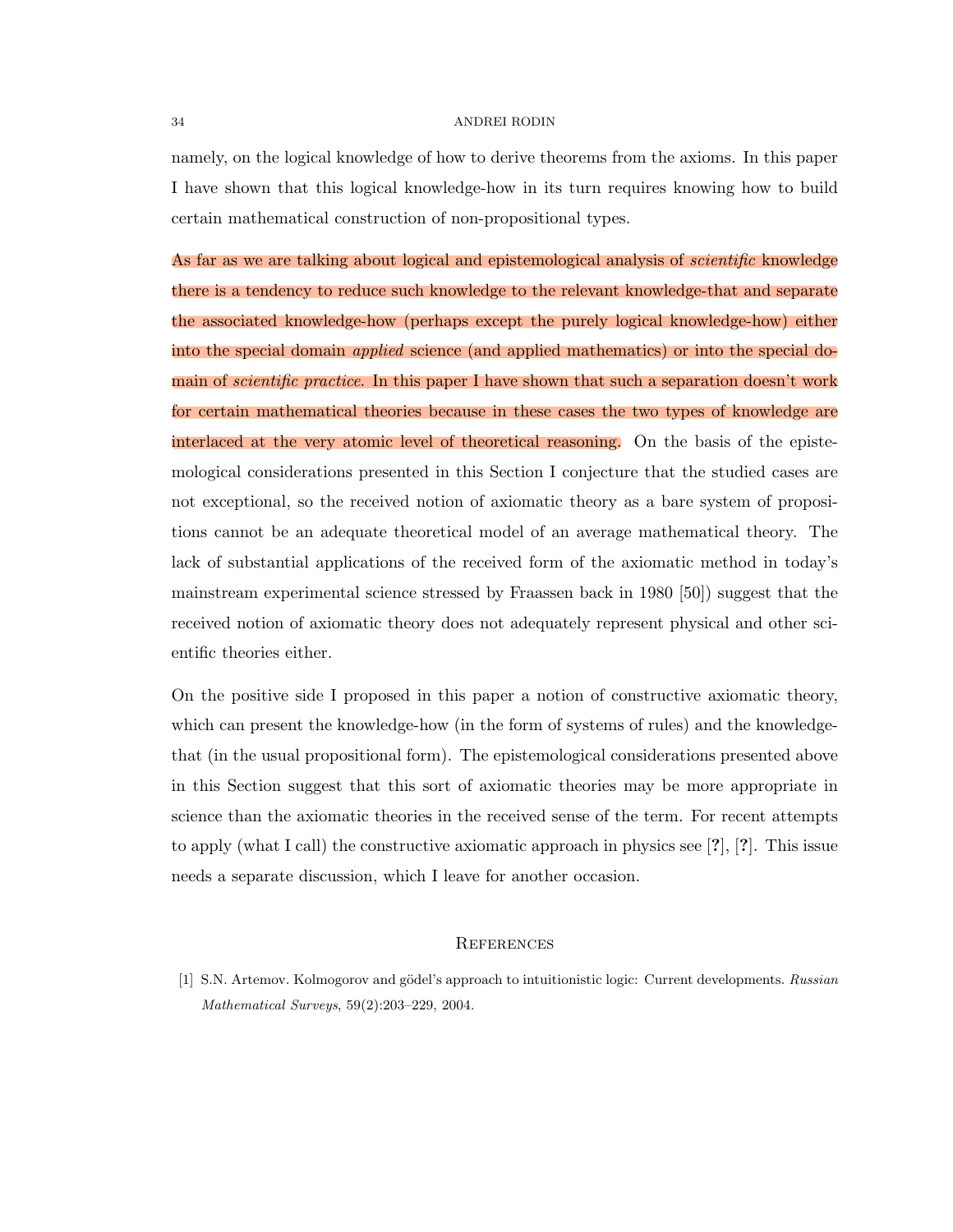- [2] S. Awodey. *Natural models of homotopy type theory*. arXiv:1406.3219, 2014.
- [3] F. Cardone and J.R. Hindley. History of lambda-calculus and combinatory logic. *D.R. Gabbay and J. Woods (eds.) Handbook of the History of Logic*, 5:723–817, 2009.
- [4] J. Cavaill`es. *M´ethode axiomatique et formalisme Essai sur le probl`eme du fondement des math´ematiques*. Paris, Hermann, 1938.
- [5] S.S. Demidov. On axiomatic and genetic construction of mathematical theories. *J. Hintikka et al. (eds.) Theory Change, Ancient Axiomatics and Galileo's Methodology. Proceedings of the 1978 Pisa Conference on the History and Philosophy of Science (Synthese Library vol. 145), Reidel Publishing Company*, 1:215–222, 1981.
- [6] V. Voevodsky et al. *Homotopy Type Theory: Univalent Foundations of Mathematics*. Institute for Advanced Study (Princeton); available at http://homotopytypetheory.org/book/, 2013.
- [7] Euclid. *Elements. English translation by Richard Fitzpatrick*. lulu.com, 2011.
- [8] J. Fantl. *Knowledge How*. The Stanford Encyclopedia of Philosophy (Spring 2014 Edition), Edward N. Zalta (ed.), 2012.
- [9] M. Hallett and U. Majer (eds.). *David Hilbert's Lectures on the Foundations of Geometry, 1891-1902, vol. 1*. Springer, 2004.
- [10] D. Hilbert. *Grundlagen der Geometrie*. Leipzig, 1899.
- [11] D. Hilbert. Ueber den zahlbegri↵. *Jajresbericht der DMV*, 8:180–194, 1900.
- [12] D. Hilbert. *The Foundations of Geometry*. Open Court, 1950.
- [13] D. Hilbert. On the concept of number. *W. Ewald (ed.), From Kant to Hilbert: A Source Book in the Foundations of Mathematics*, 2:1089–1096, 1996.
- [14] D. Hilbert and P. Bernays. *Grundlagen der Mathematik (in two volumes)*. Springer, 1934-1939.
- [15] D. Hilbert and P. Bernays. *Foundations of Mathematics 1 (eds. C.-P. Wirth, J. Siekman, M. Gabbay, D. Gabbay)*. College Publications (UK), 2010.
- [16] J. Hintikka. What is axiomatic method? *Synthese*, 183(1):69–85, 2011.
- [17] A.N. Kolmogorov. On the interpretation of intuitionistic logic. *V.M. Tikhomirov (ed.) Selected Works of A.N. Kolmogorov, Springer (original publication in German: Zur Deutung der Intuitionistischen Logik. Math. Ztschr., 35, S. 58-65 (1932))*, 1:151–158, 1991.
- [18] A.N. Kolmogorov. On the papers on intuitionistic logic. *V.M. Tikhomirov (ed.) Selected Works of A.N. Kolmogorov, Springer*, 1:451–452, 1991.
- [19] E. Landry. The genetic versus the axiomatic method: Responding to feferman 1977. *The Review of Symbolic Logic*, 6(1):24–51, 2013.
- [20] F.W. Lawvere. An elementary theory of the category of sets. *Proc. Nat. Acad. Sci. U.S.A.*, 52:1506 1511, 1964.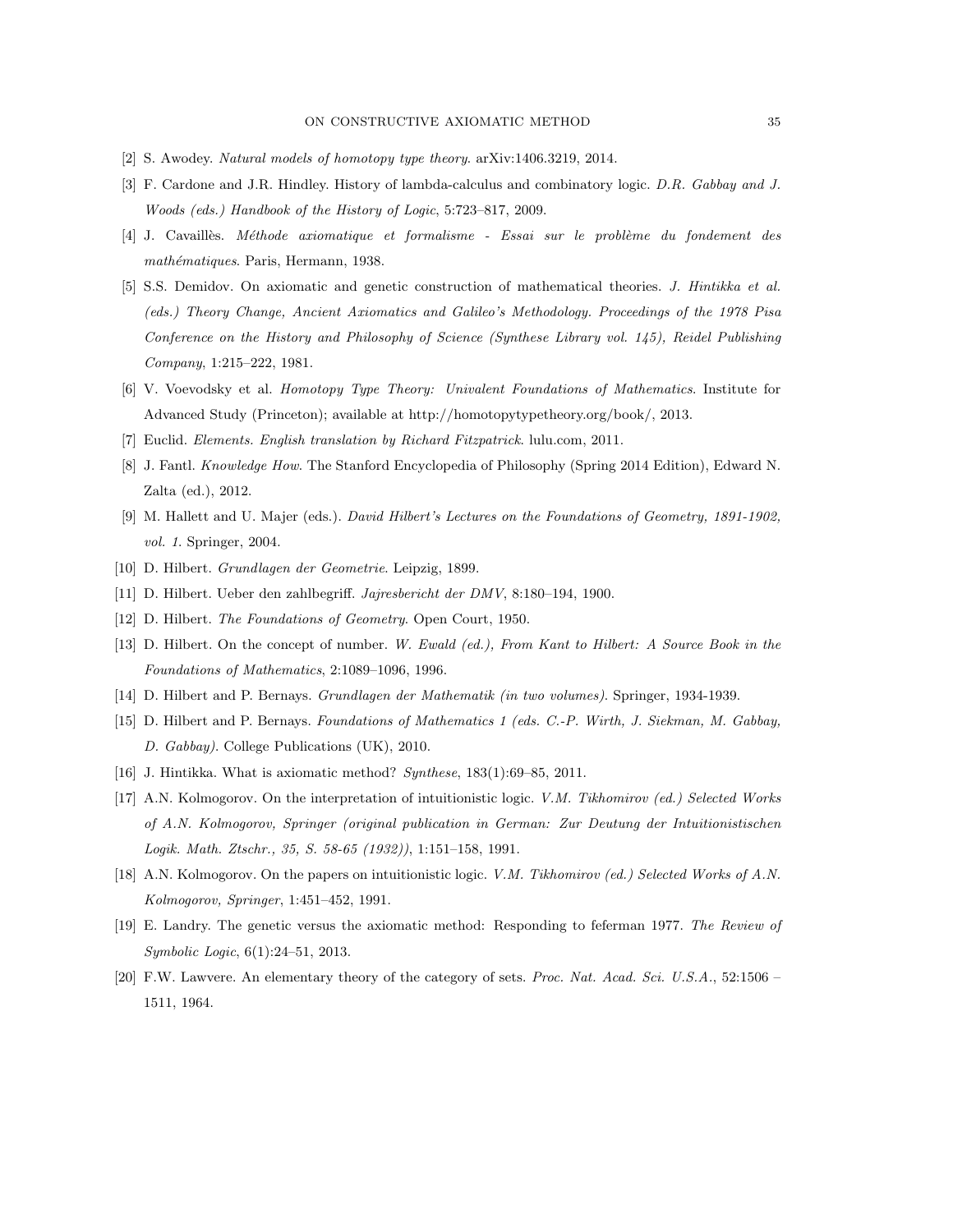- [21] F.W. Lawvere. Diagonal arguments and cartesian closed categories. *P. J. Hilton, editor, Category Theory, Homology Theory and their Applications II, (volume 92 of Lecture Notes in Mathematics), Springer*, 2:134 – 145, 1969.
- [22] F.W. Lawvere. Quantifiers and sheaves. *M. Berger, J. Dieudonne et al. (eds.), Actes du congres international des mathematiciens, Nice*, pages 329 – 334, 1970.
- [23] F.W. Lawvere. Functorial semantics of algebraic theories and some algebraic problems in the context of functorial semantics of algebraic theories (reprint with the author's comments). *Reprints in Theory and Applications of Categories*, 5:1–121, 2004.
- [24] F.W. Lawvere. An elementary theory of the category of sets (long version) with the author's commentary. *Reprints in Theory and Applications of Categories*, 11:1– 35, 2005.
- [25] F.W. Lawvere. Adjointness in foundations with the author's commentary. *Reprints in Theory and Applications of Categories*, 16:1–16, 2006.
- [26] J. Lmbek and P.J. Scott. *Higher Order Categorical Logic*. Cambridge University Press, 1986.
- [27] S. MacLane and Ieke Moerdijk. *Sheaves in Geometry and Logic: A First Introduction to Topos Theory*. Springer, 1992.
- [28] K. Manders. The euclidean diagram. *Mancosu, P., The Philosophy of Mathematical Practice, Oxford University Press 2008*, pages 80–133, 1995.
- [29] K. Manders. Diagram-based geometric practice. *Mancosu, P., The Philosophy of Mathematical Practice, Oxford University Press 2008*, pages 65–79, 2008.
- [30] J.-P. Marquis. *From a Geometrical Point of View: A Study of the History and Philosophy of Category Theory (Series: Logic, Epistemology, and the Unity of Science, vol. 14 )*. Springer, 2009.
- [31] J.-P. Marquis. Mathematical forms and forms of mathematics: leaving the shores of extensional mathematics. *Synthese*, 190(12):2141–2164, 2013.
- [32] P. Martin-Löf. *Intuitionistic Type Theory (Notes by Giovanni Sambin of a series of lectures given in Padua, June 1980)*. Napoli: BIBLIOPOLIS, 1984.
- [33] C. McLarty. *Elementary Categories, Elementary Toposes*. Oxford: Clarendon Press, 1992.
- [34] C. McLarty. Two constructivist aspects of category theory. *Philosophia Scientiae, Cahier spécial*, 6:95– 114, 2006.
- [35] M. Panza. The twofold role of diagrams in euclids plane geometry. *Synthese*, 1(186):55–102, 2012.
- [36] J. Piaget. M´ethode axiomatique et m´ethode operationnelle. *Synthese*, 10(1):23–43, 1956.
- [37] A.-V. Pietarinen and G. Sandu. If logic, game-theoretical semantics, and the philosophy of science. *S. Rahman, J. Symons, D. Gabbay and J.P. van Bendegem (eds.) Logic, Epistemology, and the Unity of Science, Springer*, 1:105–138, 2004.